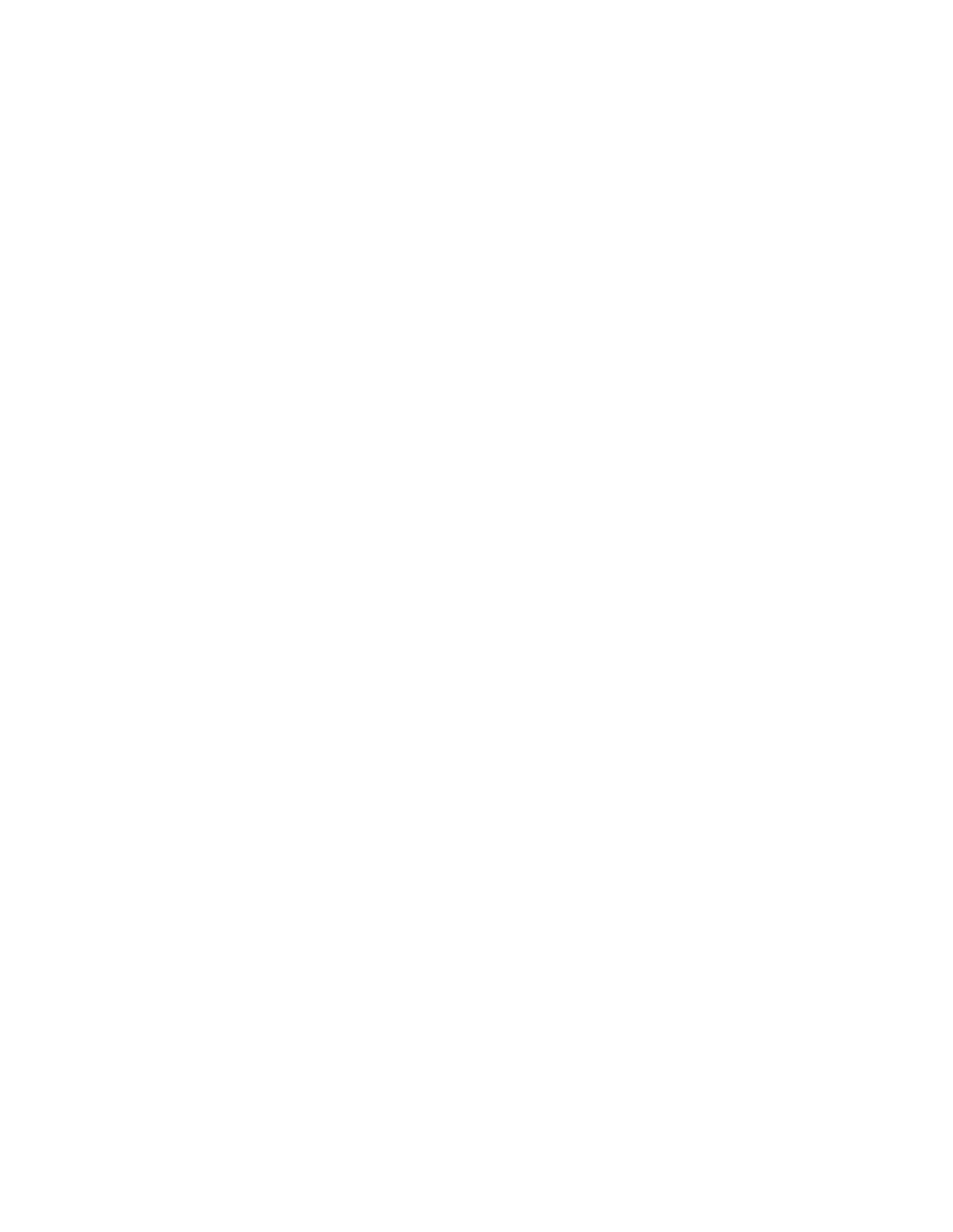Harleigh Anthony

#### I, **Harleigh Anthony**, of not-so-sound mind or body, do hereby leave the following:

Dylan Chandler: another ride to school every morning and someone else to hang out with every Wednesday. Thank you for helping me have a great senior year! I'm going to really miss not seeing you every day!

Houston Anthony: a possum.

Alli Mann: someone else to randomly punch (aka ASUULT) in the hall.

Joseph Lewis: a baby kangaroo.

Lily Smith: look forward to no one stealing your candy at break and 5th period.

Rawley Buford: the confidence of a confidence.

Nolan Medders: someone else to "Simba" every day.

Luke Palmer: a Walmart shopping spree.

Taylor Mitchell: I hope you have such a great senior year! I love you and I'm going to miss you!

Emily Column: someone else to fight about getting in your way 4th period.

Ethan Stephenson: pickled eggs. Also, I know I've said I would put "I don't like this guy" but I'm actually going to miss your VERY annoying self very much.

Mason Booth: someone else to high five every day.

Tyler McCluskey: me kidnapping danquan and taking him to college.

Cliff Jernigan: please don't stress yourself over school and life in general so much. Sit back and take a minute to relax every once in a while. I'm going to miss our talks on the way to 4th period!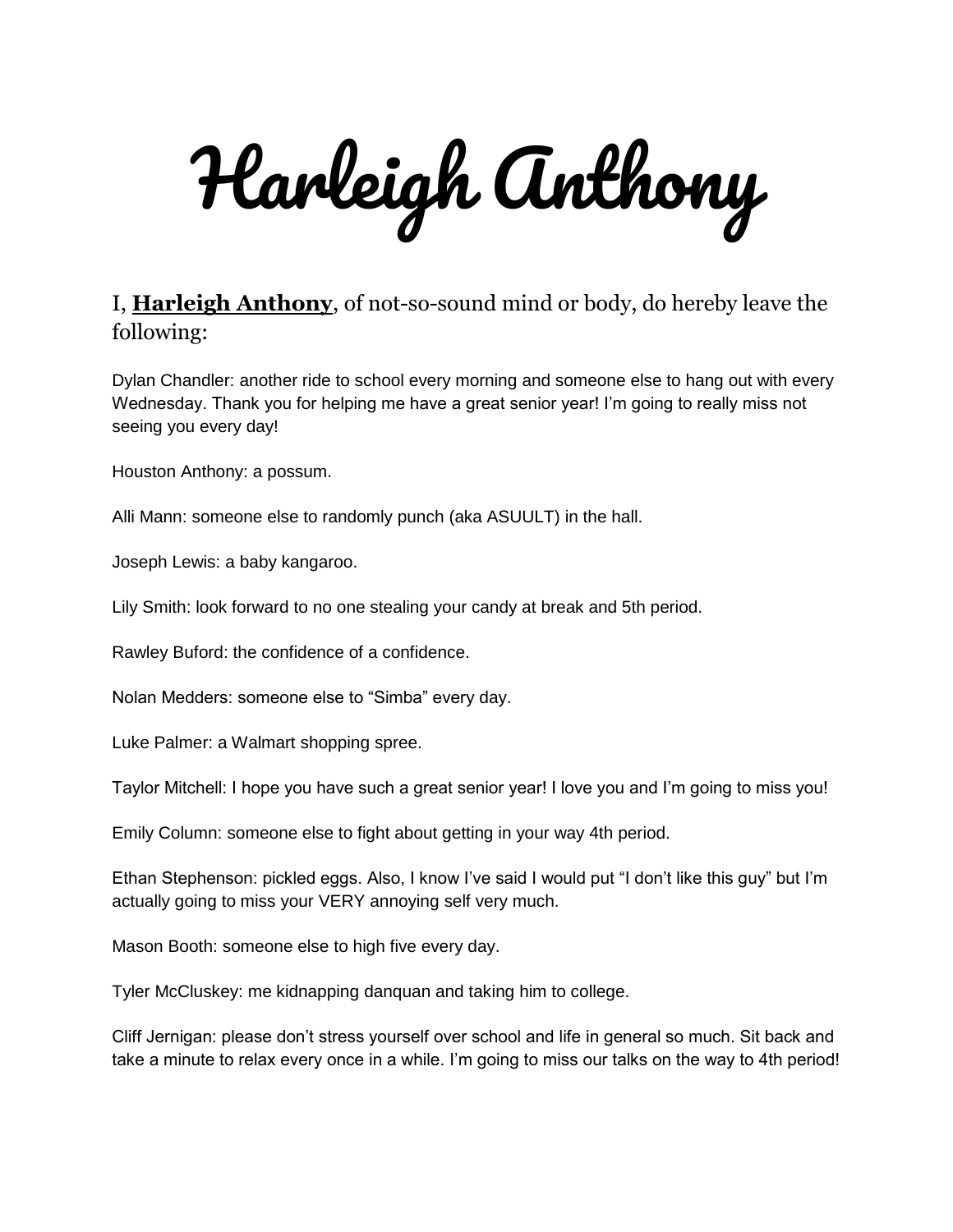# Lyndell Boatman

#### I, **Lyndell Boatman**, of sound mind and body, do hereby leave the following:

Neelie Dillinger: Someone else to take money from, a great senior year, and thanks for all the help with certain classes Cohen Hood: I leave you someone else to golf with every day after school Cole Cummings: I give you the ability to run over another post at the shop Tripp Boatman: I leave you someone else to destroy in fortnite Eliza Boatman: I leave you great accomplishments the rest of your high school career Anna Blaine: Ability to break 100 Porter Gary: Ability to keep looking like Kidd G Damien: The ability to make it to nascar Cooper McDaniel: My kicking spot Kameron Crowley: Someone else's parking place to steal Hunter Dorroh: Someone else to play tap sports baseball and the ability to break more golf clubs Tabb Powell: The ability to be the best holder in the state and don't forget to lean it to the right Peyton Allred: the ability to be the best long snapper in 2A Drew Dabbs: the ability to break par Dayton Fondren: the ability to keep going 120% in practice Jaiden Gary: someone else to talk to on the sideline Lionel Mays: someone else's kicks to catch Landry Winter: The ability to kick another 40 yarder Bronnor Bingham: The ability to find more glitches in gta online Josh Hughes: someone else to call short every day Jackson Knight: ability to win the PGA championship in 15 years Ethan Stephenson: Another person to talk to about gta, and someone else to talk to on the sideline

Coach Oliver: someone else to annoy you in class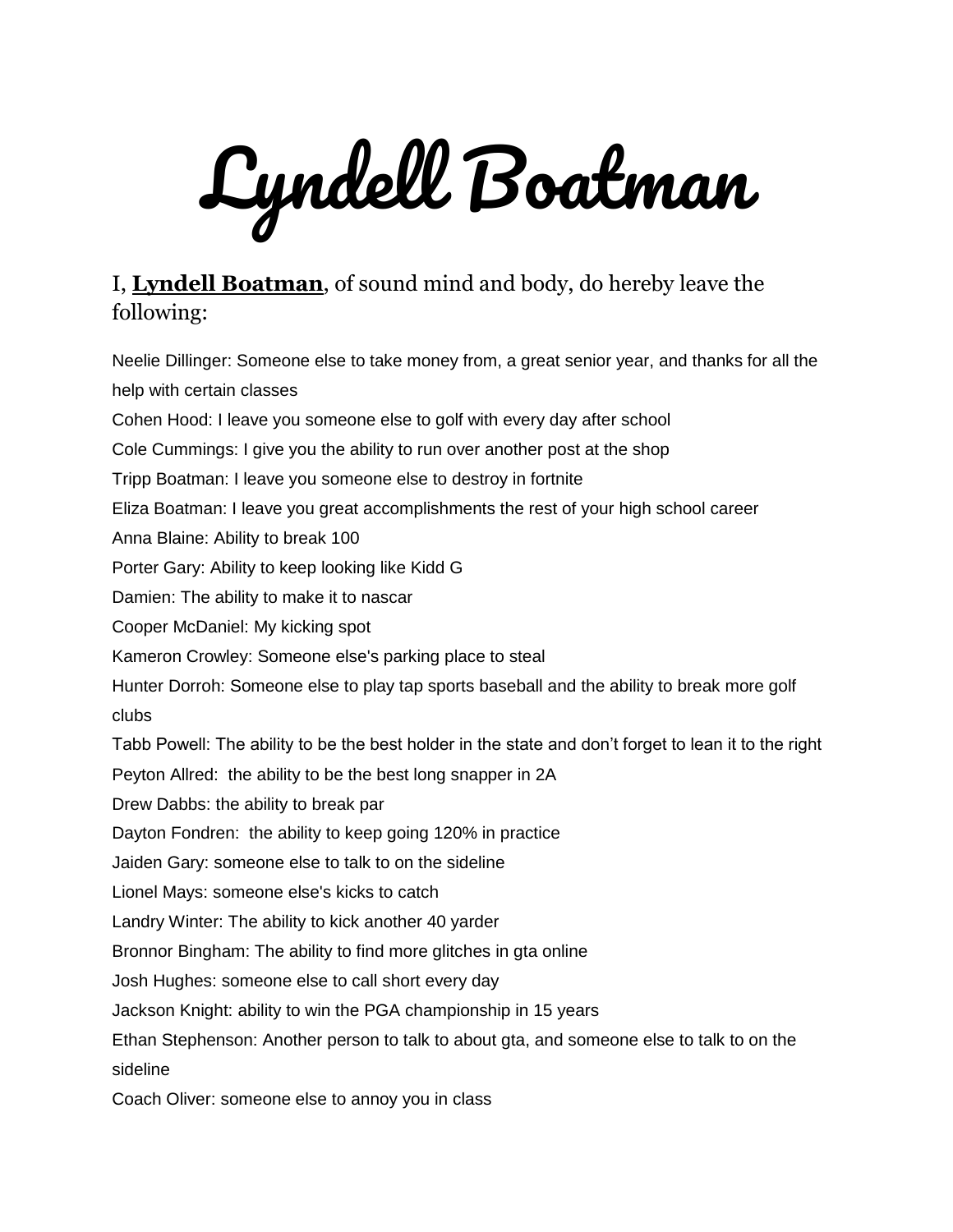Trey Bright

I,Trey Bright, of sound mind and body, do hereby leave the following:

**Mackenzi Reed-Wood: the best senior year ever filled with many accomplishments and awards because you deserve them; having to pay for your own cookies every day at lunch**

**Zoey Hawes: the best high school experience because it will fly by**

**Karlie Hawes: the rest of your high school experience to enjoy**

**Jamal Ivy: many pancakes on the o-line for your senior year**

**Ethan Stephenson: the #57 in football**

**Nathan Pittman: new friends to play gta5 with**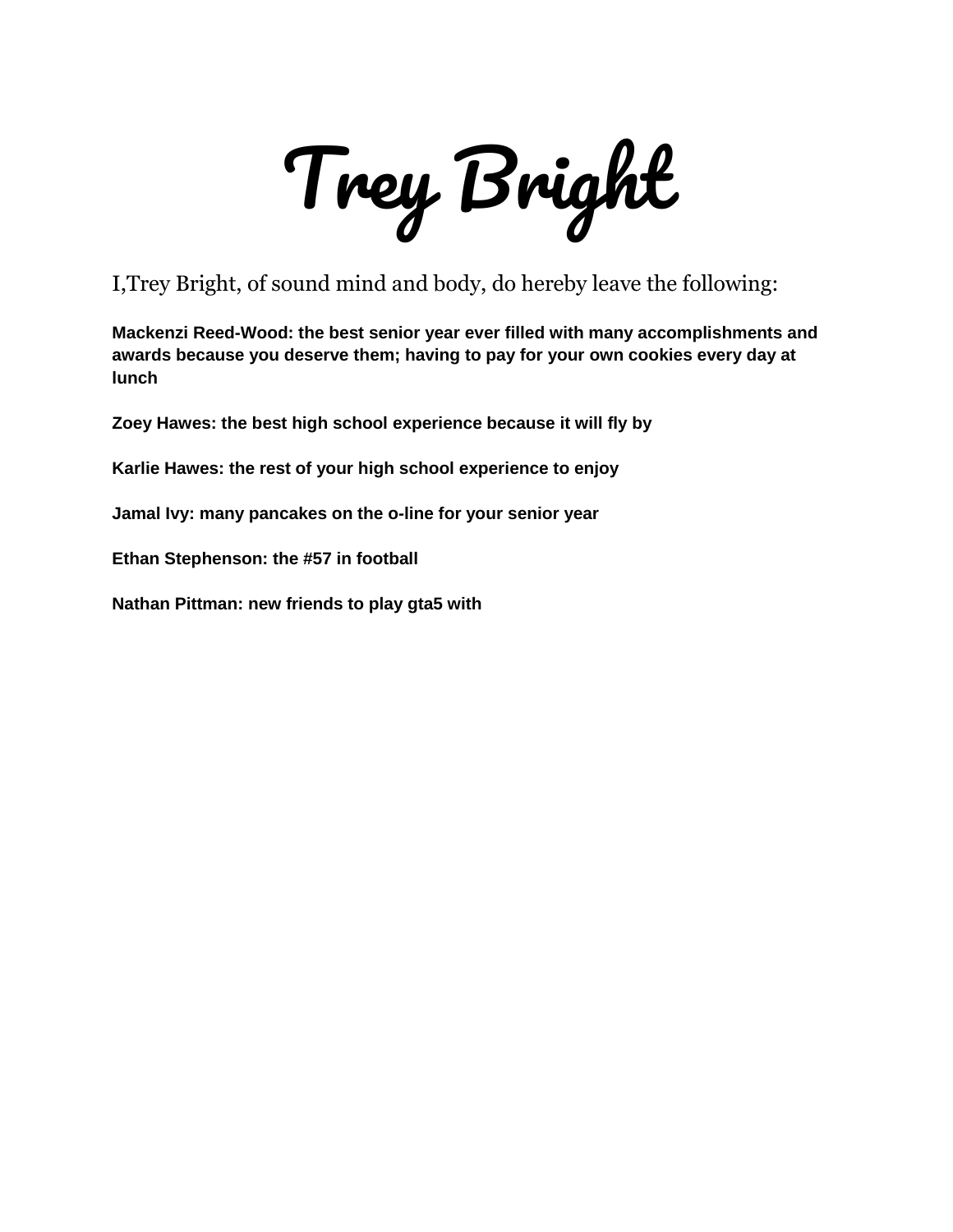Nathan Broussard

I, Nathan Broussard, of slow yet sound mind and of fat yet capable body, do hereby leave the following to the school of EHS:

I leave my many drawings and carvings of my initials located in various places around campus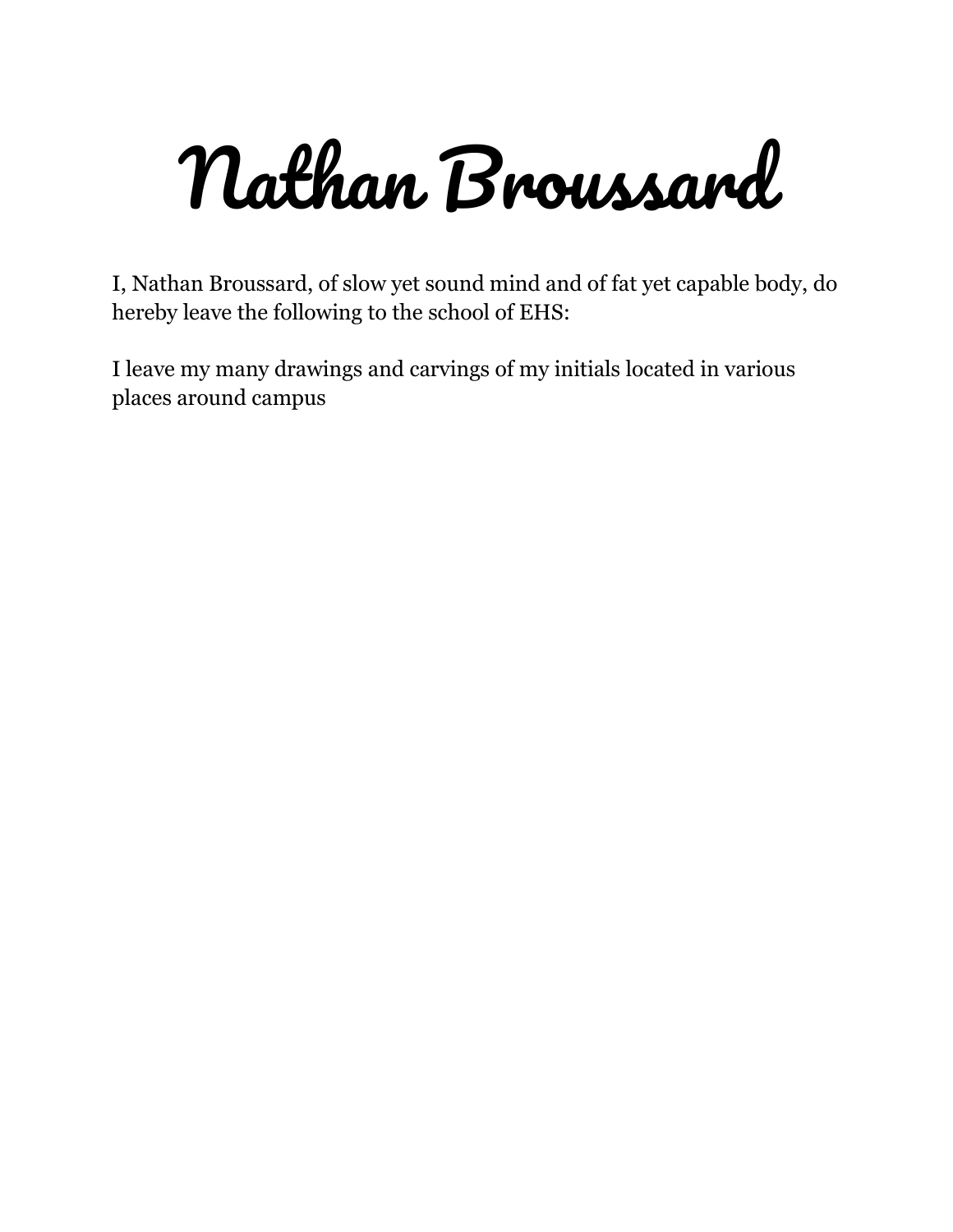Sean Conley

I,Sean Conley, of retro yet sound mind and body, do hereby leave the following:

Lydia Conley: someone to watch over you and spoil you

Javion Carr (Sprinta): someone to go on road trips and chill

Jaiden Gary (Russell Red): someone to keep you out of trouble and ride bikes with

Javeon Brown (JB13): someone to compliment your mom, moss you, and call you in-law

Mrs. Anderson: someone to stop by your class and check on you

Mrs. Edwards: someone to worry your nerves and show up late to every event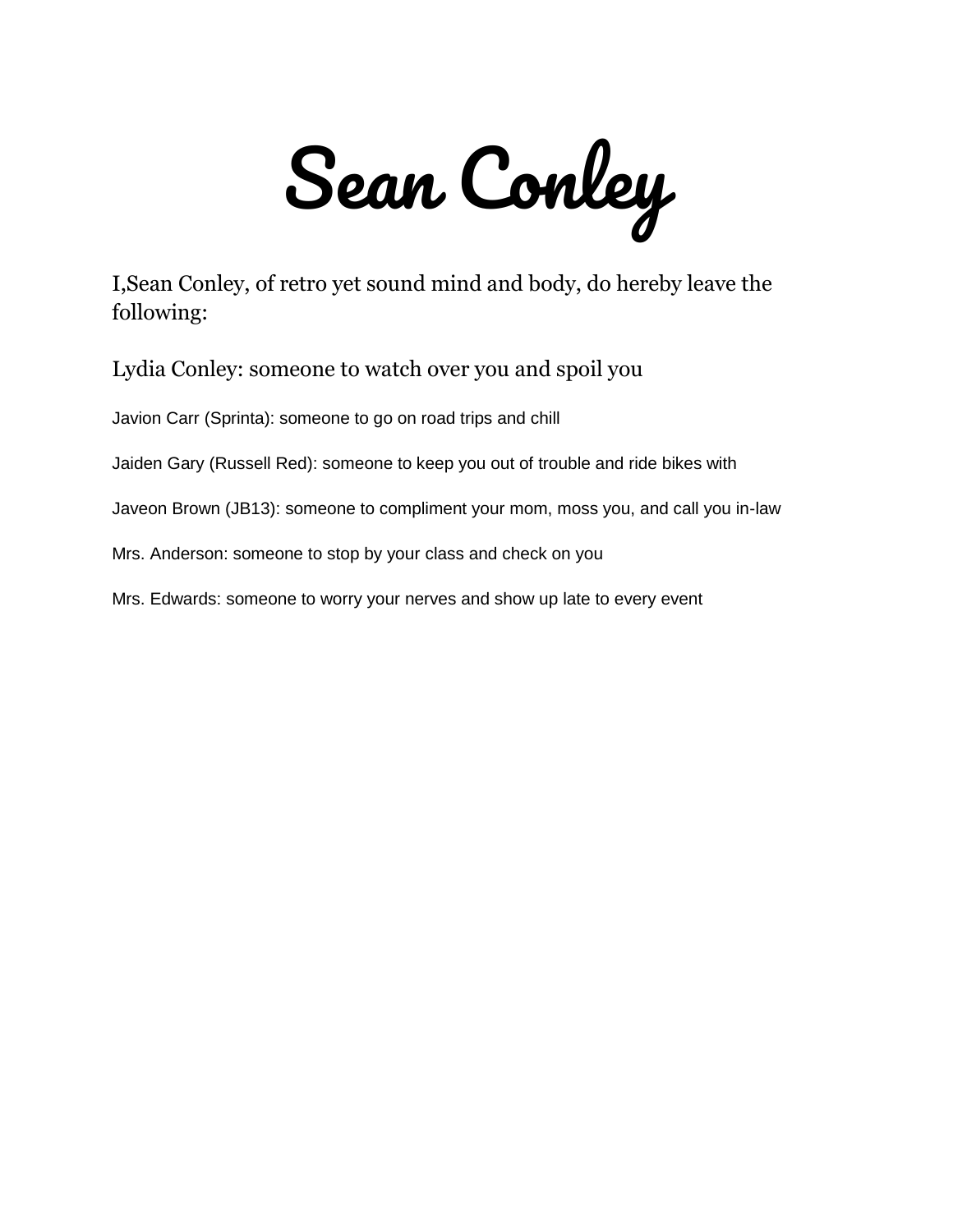Presley Cummings

#### I, **Presley Cummings**, of sound mind and body, do hereby leave the following:

AnnaBlaine Cummings- the ability to try and be as cool as your big sister even though you can't.

Cole Cummings- The ability to find a new person to take you everywhere.

Maddie McMullan- the ability to give the legendary nickname "twan" to someone else Lillian Winter- the ability to win state next year and to start saving money, and wash your "dirty converse".

Woods Mitchell- the ability to make it through my mama's class next year and to actually start talking to us in Corn Boys

Harper Doggett- the best pitcher in 2A, and the not a care in the world attitude

Ally Bingham- i leave you the job of making sure Chlo doesn't flip the dart and anything banana flavored ;)

Hannah Myers- the horse girl of EHS, started the hey dude trend, and never works with me. Brayden Myers- the ability for B&G mowing to actually make some money

Cain Wooten- to keep being the happiest person in the school and eat lots of cheeseburgers. Jacob Crimm- the ability to go and be the best tennis player ever

Hallie and Abbie Grace- the ability to make sure Mimi doesn't take away our kid table. Britany Perry- the ability to keep George in line.

Ames Conrad- the ability to put up with Anna Blaine

Macey Ray- the ability to never quit working at sonic and coming to see us on your break, and to not sleep in half of the school day. Butch.

Olivia Frank- the ability to keep on wearing "cute" outfits and telling me mine don't match. Mary and Ryleigh- i leave yall someone else to rant to on the tennis courts.

Cliff Jernigan- best mixed doubles partner ever

Mama- the ability to make your class as hard as possible when you have Anna Blaine and Cole.

Mr. Gray- the ability to let the school board take Chemistry away for good because who really even needs that class.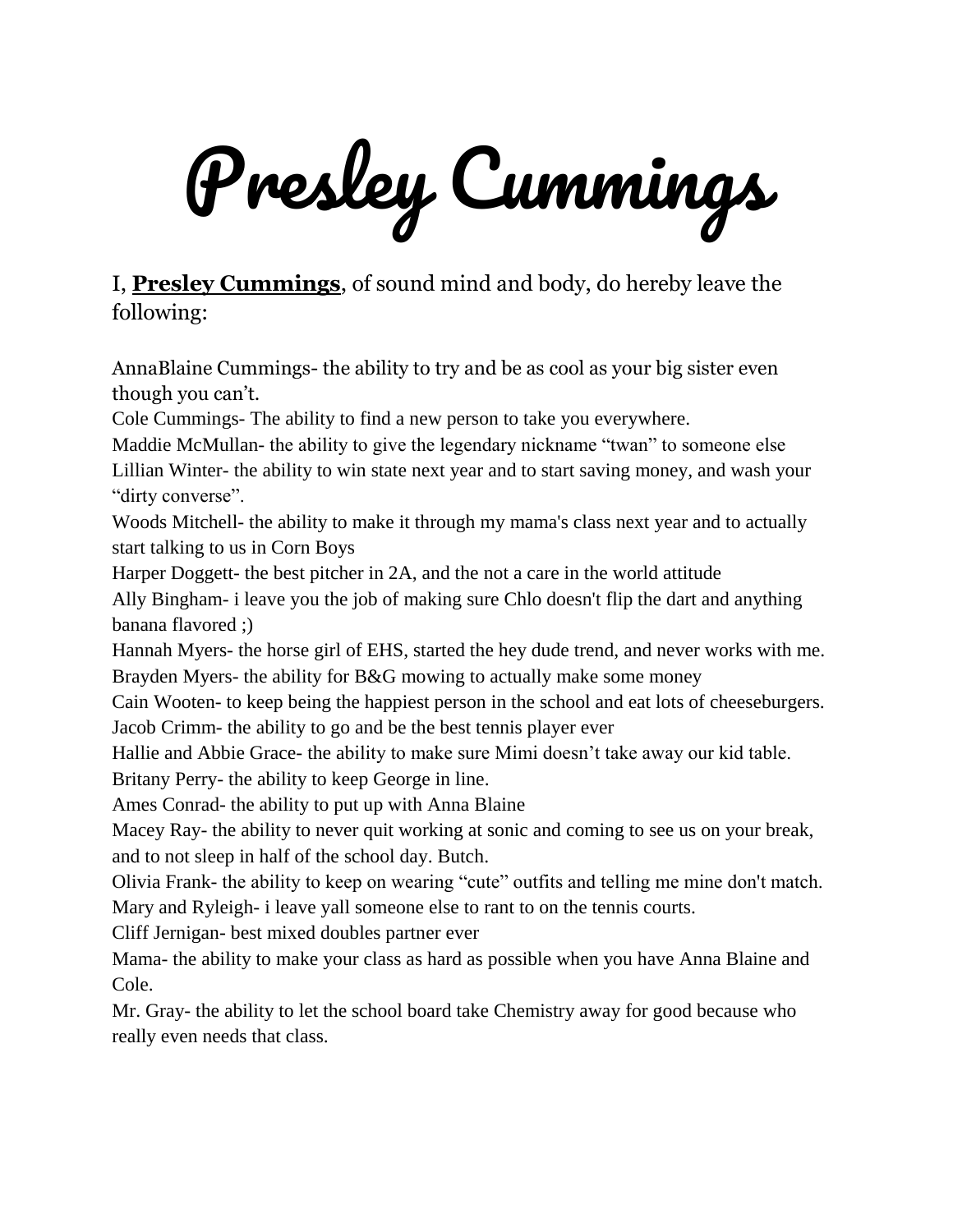### Parish Daniels

I, **Parish Daniels**, of sound, mind and body, do hereby leave the following:

Khy Morris- leave you all the mike and ike at break.

JD- leave you my special playlist.

Rudy-leave you some of my hair growth treatment, you'll look like me in a year.

Mark Pittman- pass Mr. McKinney candy basket to you, keep it safe.

Javeon Brown- leave you all the special Nike hoodies.

Charles Potts- the ability to keep wearing the BBQ shoes.

Jessie Sudduth- leave you more studio time to drop an album, the people need it.

Jamari Sudduth- the ability to have a better 3pt percentage than me.

Lionel Mays- leave you all the Steph Curry and Luka Doncic jerseys.

Rett Embry- the ability to keep giving Coach Burl buckets every day.

Jamal Ivy- the ability to keep telling stories on how you punish Tabb Powell at football practice every day.

Ty Murphy- the ability to keep wearing the cargo pants with the dunks, DRIP!!

Peyton Perkins- Leave you all the aggressive handshakes.

CJ Oliver- Leave you a Zach Lavine jersey.

Tre Johnson- the ability to dunk more in games, you might look good in that UNO.

Ethan Stevenson- the ability to be stronger than Q.

Jay Stevenson- the ability to drive in storms for the race 2 pizzas.

Elijah Wofford- the ability to keep smiling every day, even when you're mad.

Chris Robinson- Leave you the rough times Jamal is about to give you.

Jomalachi Conley aka Joe Dirt- the ability to keep arguing with khy every day, if my car breaks down i'm bringing it to you.

Rakaysha & Rriana Triplett- the ability to be better athletes next year and behave, love yall.

Mirah- the ability to start the wing business back.

Taylor- the ability to be a great softball player.

Coach Knight- Leave you all the hard times you gave us on reducing the fraction.

Mr. Austin- Leave you all the good conversations we had.

Mr. Gray- Thank you for making physical science easy.

Mrs. Cummings- Thank you for making this year easy for us.

Mr. Mckinney- Thank you for everything you did for our class and basketball.

Coach Woods- the ability to keep JD under control.

Mrs. Dillinger- Leave you all the coloring sheets to give to the future seniors.

Mrs. Crimm- Leave the good times in old English classes.

Mrs. Stroud- The good times in Biology.

Coach Burl- The ability to shake back from all the buckets I gave you.

Coach Ramer- Leave you the good dubs we had on the pick-up games.

Coach Jernigan- Thank you for supporting me since junior high.

Cafeteria Ladies- Thank you for the good sausage and biscuits.

EHS Teachers- Thank you all for everything!!!!

All the EHS Coaches- Wish all of you a great season!!!

PMAN OUT!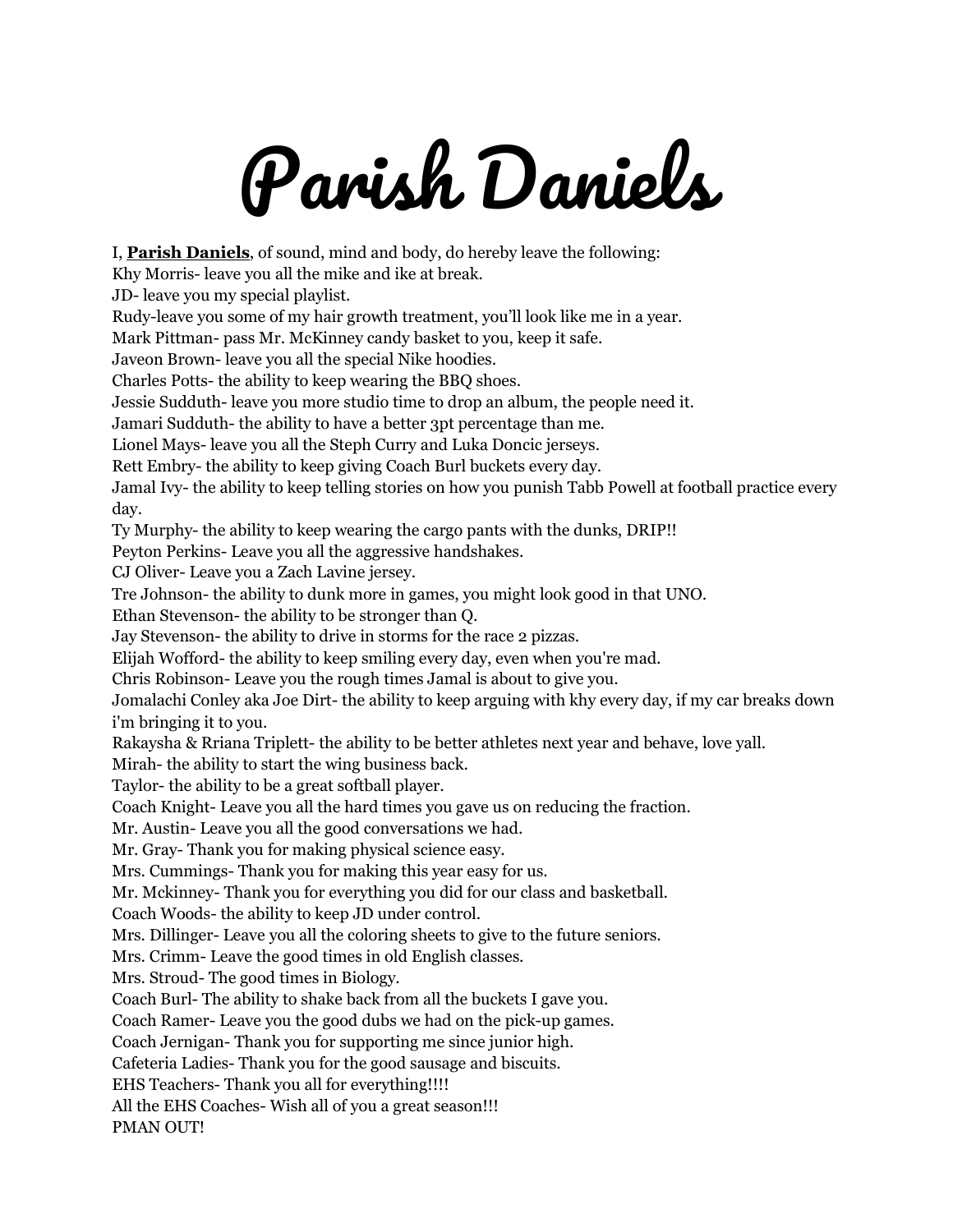#### Ariel Ellis

I, Ariel Ellis, of not entirely sound mind and definitely a sound body, do hereby leave the following:

Adrieana Ellis- I leave you my tardiness and the love teachers have for me. Sanyia Edwards- I leave you the title of the Little Me.

Lydia Conley- I just leave you my awesomeness in general tbh;).

Taylor Mitchell- I leave you the crazy moments …and obviously the egg shaker.

Lydia West- I leave you the ability to befriend someone during ur senior year like I did with you.

Jada Goldman- I leave you Sanyia, take care of her for me bby.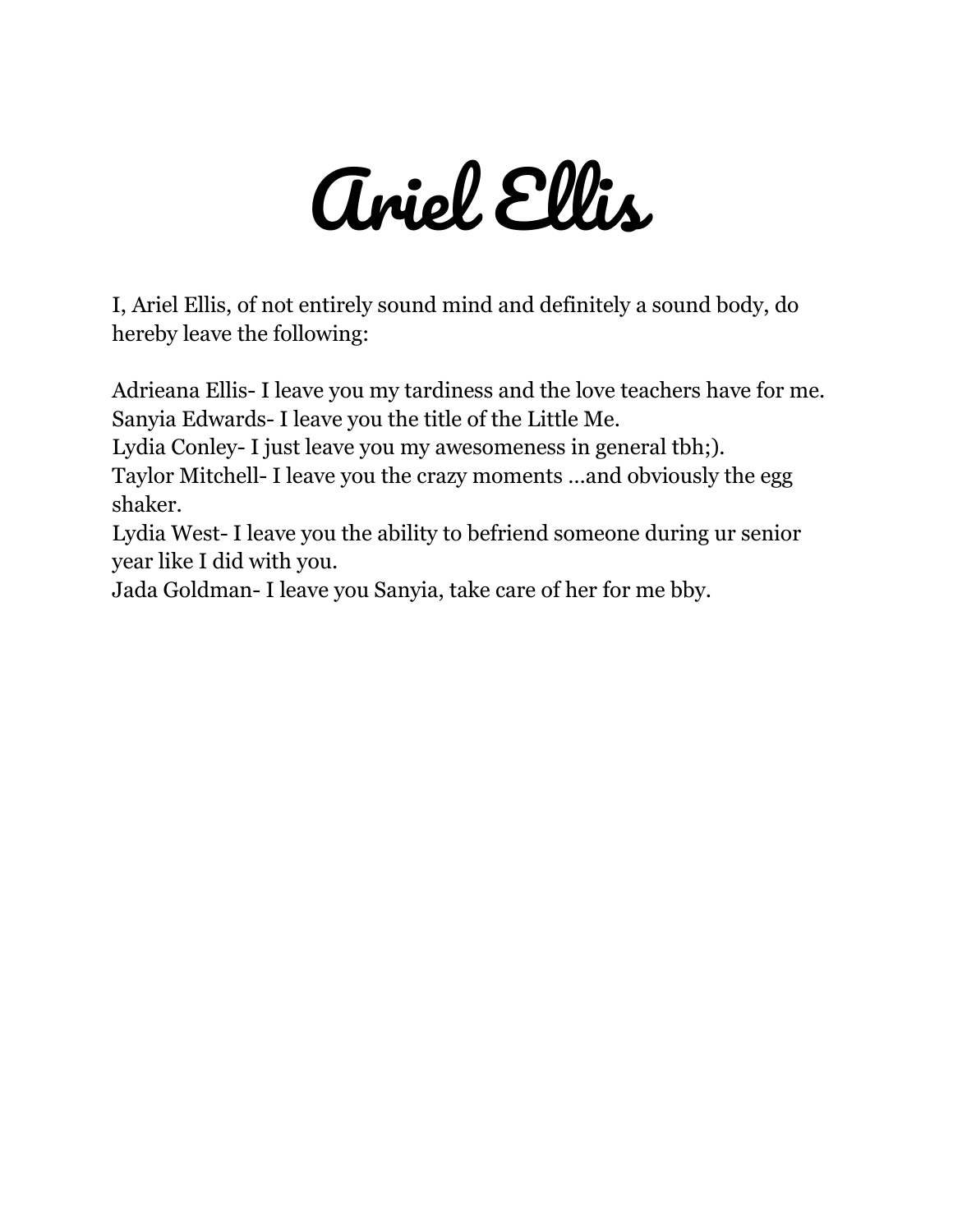### John Thomas Frank

I, John Thomas Frank of sound mind and body, do hereby leave the following:

Olivia Frank: Another way to school and to keep Lfrank in check

Jacob Crimm: Endless hours of work on the tennis court and another hitting partner

Woods Mitchell: I leave you Billy Gip and a mixed dubs chip

Jude Hawkins: Another trip to Joey's apartment

Drew Dabbs: Endless trips to BWW

Avery Dabbs: Another one of Drew's friends that you hate

Landry Winter: Boatload of topped drives at state tourney

Dale Britt: A PR of 17:50 which I know you will break

Jackson Knight: I leave you Olivia

Alex Anderson: I leave you many hot days at XC

Cole Cummings: I leave you something I could not - breaking 100 strokes

Maddie McMullan: I leave you the Maroon Mafia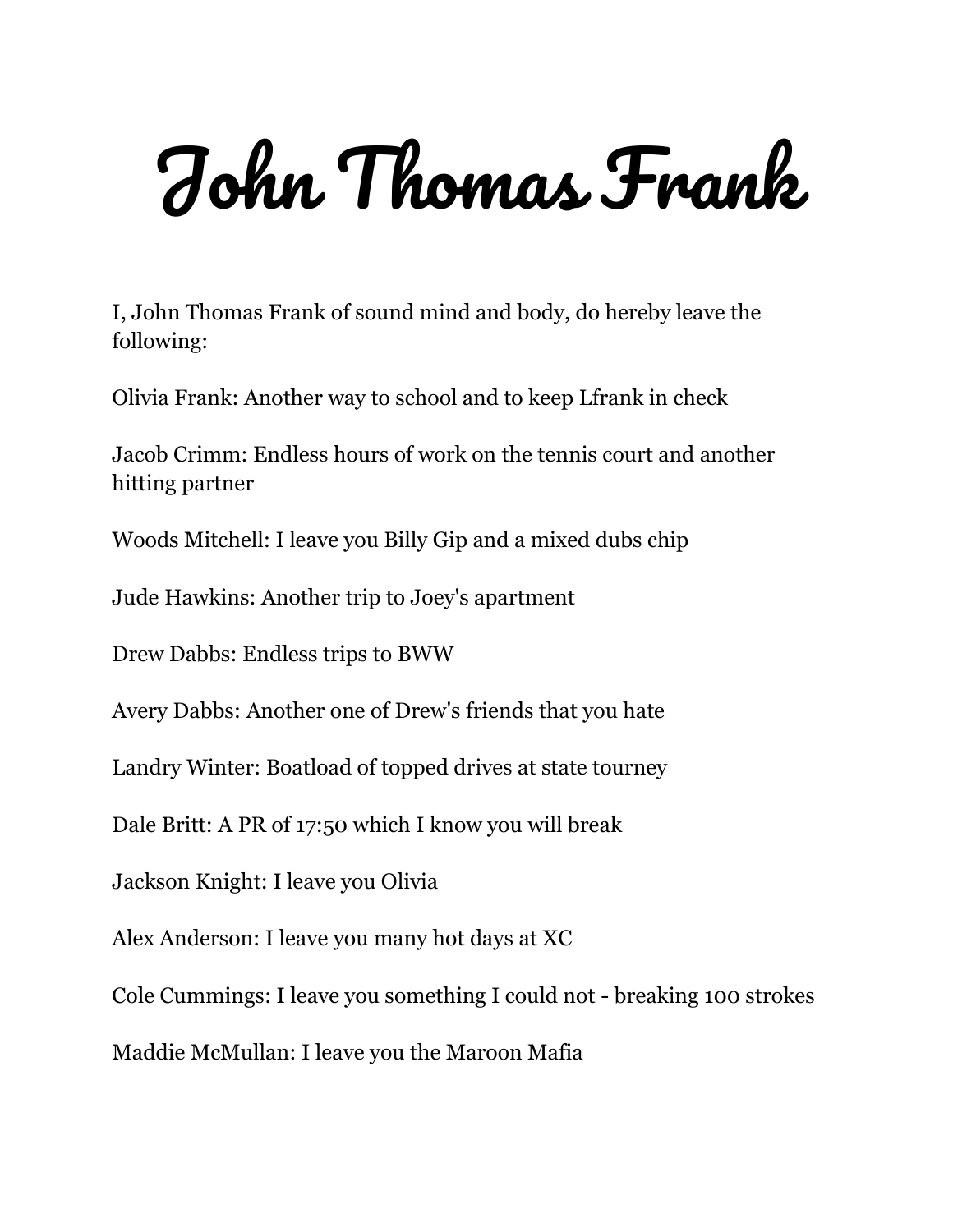Orlandes Gray

I, Orlandes Gray, of sound, mind, and body, do hereby leave the following:

I enjoyed my 5th period class with all the seniors. Football will be missed, but now I'm on to college football.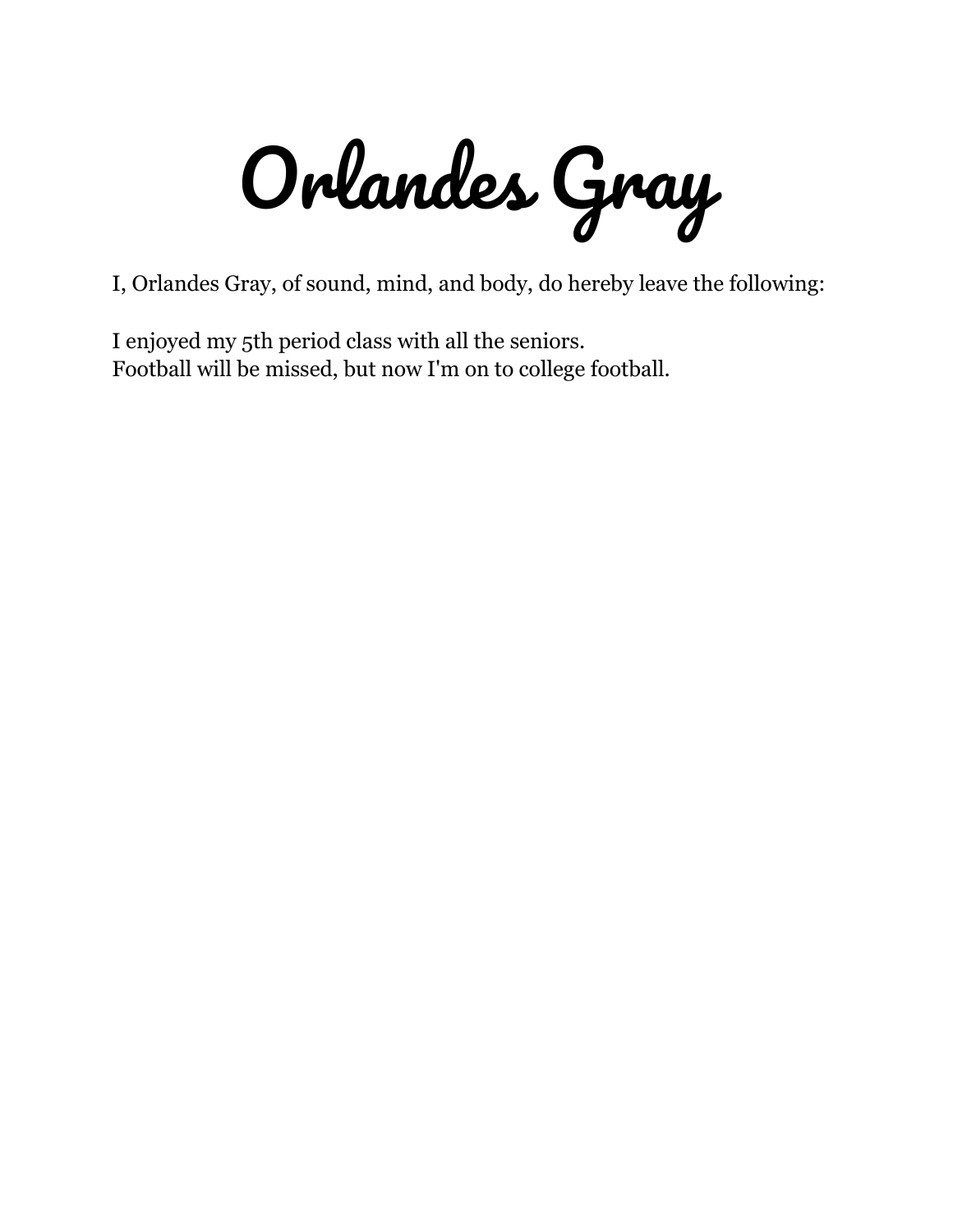## Samaya Gunn

I, Samaya Gunn, of not-so-sound mind OR body, do hereby leave the following:

Alicia Mcalister: Another ride to school and someone else to fuss at you about your grades and keep Angelea in check . I love you Alicia !

Alicia : I leave you Jr !! Lol

Jay Stevenson: Leaving you to ask somebody else for a dollar when you need one , I love you Jay !!! Mirah: I leave you all the fun memories & how close we have gotten during my senior year .. Have fun at Jacks :) !

Mr.Austin: Leaving you and them long conversations you be having !!!

Nariah Pryor : Leaving all the heys you use to say to me in the hallway; I'm going to miss that. Ty Mccomb: I leave you another group to hang with because your senior friends are gone.

Coach Knight: Leaving you to be the best math teacher ever even though you was rough on me but most of all you taught me to never give up !!

To All My Teachers I Had this year: I leave y'all nothing but great memories, I'm going to miss you all. Matyra: Leaving you someone else to call pretty :) , Thanks for all the times you called me pretty . Mr.Mckinney: Thanks for being the best teacher you really have a great heart , I know God is going to bless you wonderfully , Keep doing everything from your heart and keep including God in everything you do . Thanks Mr.Mckinney you are really a great teacher !! Thank you for making our senior year be great. Cousin khyrin: I leave you somebody else to help with they spanish work next year when they need it cause you made it a lot easier on me by helping me Lolll !!!

Mrs.Stroud: You are the sweetest thing around may God bless youuu .

Mrs.Dillinger: I leave you being the best easiest math teacher ever !!

Mrs. Jernigan: the ability to always stay sweet to the students , love youu <3

Katy May: Leaving all the times I had to check out this year Lol !!

Coach Woods: I leave you being the funniest teacher and always asking me about jacks lol .

Ethan Stevenson: I love you Cousin

Mrs.Edwards: I leave you being a great science teacher!

Mrs.Swindle: Keep being the Godly person you are. <3

Mrs.Cummings: I leave you the ability to try and make it easier on the little kids , they a whole another generation , Don't work them to hard lol ..

Mr.Hitt: I leave you to be creative with another class you was the best !

Mrs.Anderson: I leave you the ability to help people with they spanish work more because those new generations of kids are going to need Lol .

EHS Teachers: Y'all did well in teaching me , I just wanna thank you all for everything y'all have done … Thank y'all !!! May God Bless you all . <3

EHS: I leave you all the fun memories you have gave me and the rough times I went through with y'all !! Most of y'all the path y'all brought upon me , I enjoyed y'all but I must say I'm Out !! I'm really going to miss EHS !!

PEACE OUT !!!!!  $\mathcal{B} \Box \mathcal{B} \Box$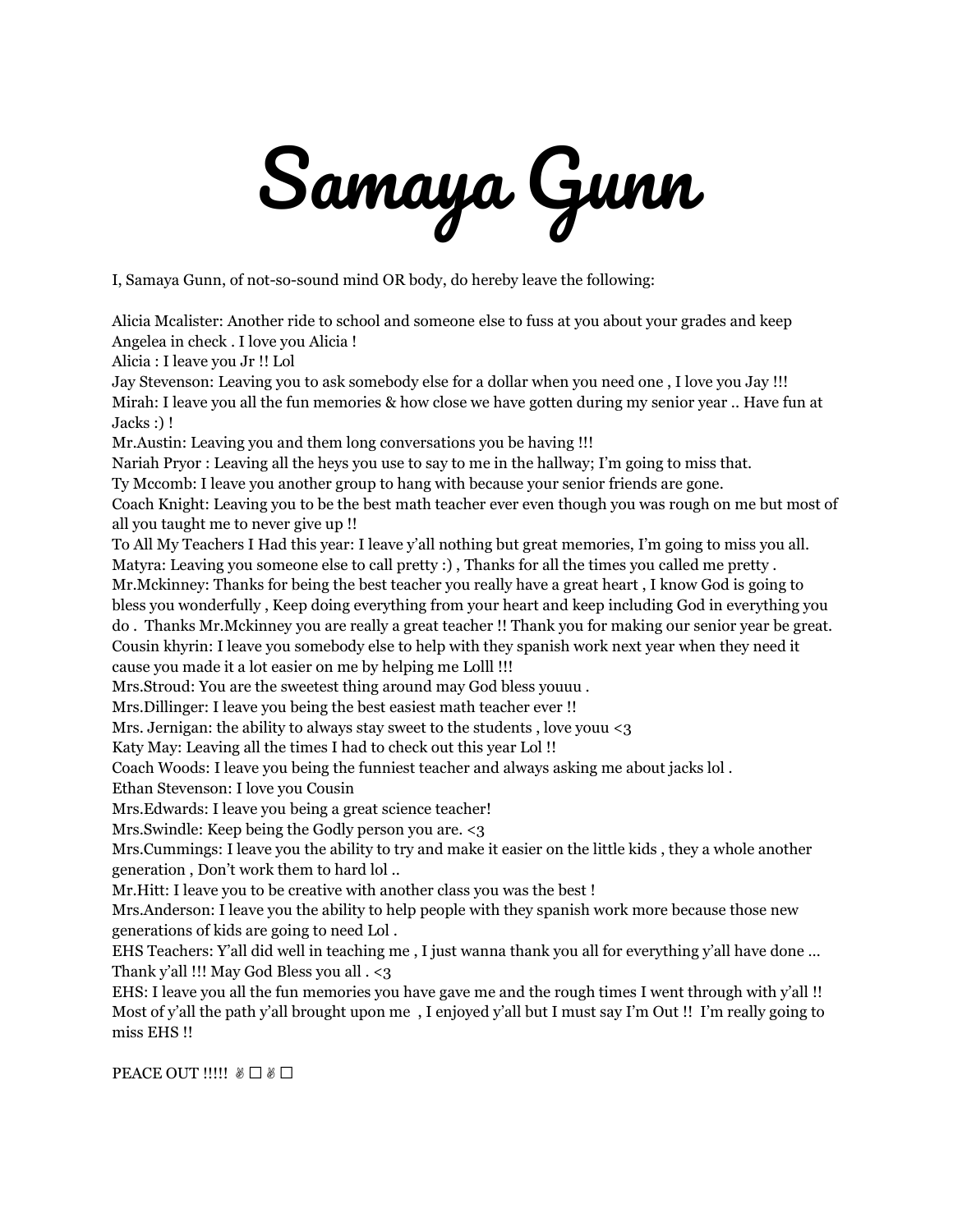## Makani Harbin

I Ma'Kani Harbin of mind and body, do hereby leave the following:

My Teachers : I leave you all the memories and moments I've had with you all. I'm aware I've had my moments but thank you all for believing in me . I will always remember EHS .

The Students : I leave you guys everything I've said to any one of you . I pray all the little ones I've gotten close to at EHS go above and beyond y'all would ever imagine.

EHS : I leave you all the fun memories you've given me the paths you've brought me upon . EHS will always be something to remember &' EHS will always remember me . We Outttt !!!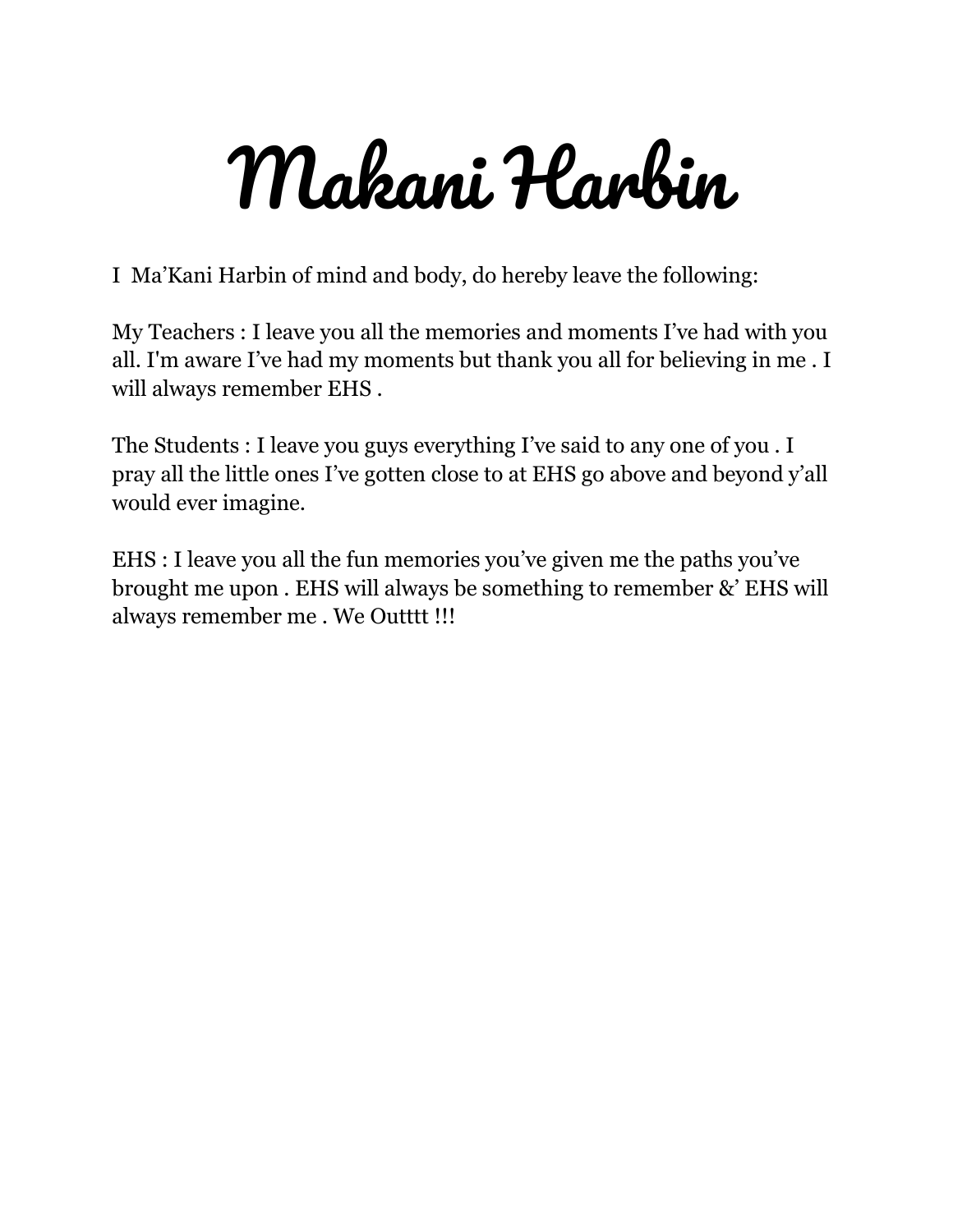Patsy Herard

I, **Patsy Herard**, of sound mind and body, do hereby leave the following: **Estra Herard**- I hope that the rest of your high school is the best yet!! I don't know what I will do without seeing you every day next year. I will miss all of your good meals you cook and all of the desserts especially the apple one. Oh yeah, You will have to take my place during coffee time with mama hahahaha. I love you so much!!!

**Lillian Winter**- First off I leave you the ability to win state in tennis your senior season!! I will miss all of the trips to Starkville to go eat or just to get ice cream. I hope you have the best senior year ever!

**Anna Embry**- You are responsible for keeping Estra in line while I'm not at home.

**Ames Conrad**- Maybe Estra can fill my shoes as being the best girl cousin. (she won't be able to)

**Landry Winter**- Maybe Estra or Lillian will take my place hanging out at mawmaws with you

**Tabb Powell**- I leave you lillian.

**My stunt group (Neelie. Cydney, and Mallie)**- I leave yall another base. All of the long practices, and getting ready for competition, and being the best middle stunt group ever!!

**Harper Dogget**- I leave you the ability to show off all your attitude at cheer practices, because I LOVE it and you!!!

**Anna Blaine**- I leave you the ability to cheer on Ames throughout the rest of his high school years, and to also drive him around.

**Maddie McMullan-** I leave you to be the driver of all of your friends **EHS Cheerladers**- Go win another State Championship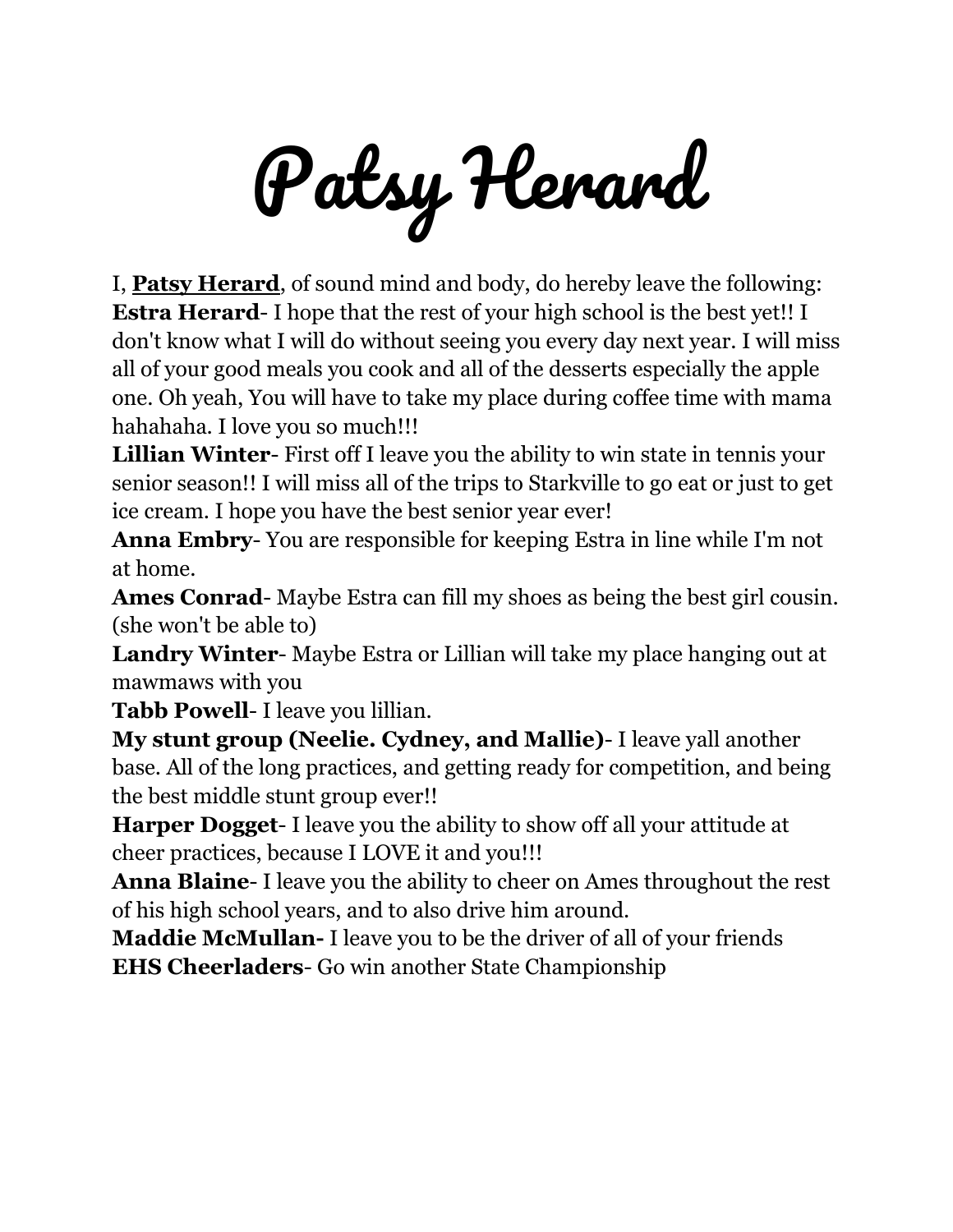## James McClish

I, **James Mcclish**, of MEGA mind and Dorito body, do hereby leave the following:

Mr. Austin- To all of the busy days and chess battles you may come across, I leave you with 2 losses and many more to come! Fool......

Couch Smitty- I leave you the barbarian strength and jokes that may fuel the upcoming classmen to be more respectable and disciplined!

Mrs. Crimm- Thank you for all of the help and advice throughout my junior and senior years! I hope that each of your years teaching gets more enjoyable and rewarding!

Mrs. Anderson- Thank you for being reasonable and helping many students with their passions and life experiences… no hablo ingles

Mrs. Stroud- Thank you for being very enthusiastic and a great rebel! I hope your career leads to something great!

Mrs. Jernigan- I want to leave you with the pride of being one of the best tennis coaches I know!

Evan Booth- Keep your shirt on and stay out of trouble

Jude Hawkins- Don't get a big head, Strive for greatness. Only you determine who you are!

Ana Perez- I leave you countless hours of watching tv shows instead of doing essays, You badge and top secret information{FBI}, and to never forget: Con Calma <3

Sky McClish- Focus on now and great rewards are to come

Mason Booth- Fist bumps, not handshakes… get with the program

Joseph Rollins- I have to get the milk, brb mi hijo

Jakirus and sanyia- Be patient with one another and fight for what you have

Nolan- Southern Pride, mullets, the border, MAGA forever

Jamall- I leave you realistic expectations and a life towards god!

Jashon poe- im leaving you the endless not funny jokes that makes you unique Valerie- don't get too muddy.

Jd- D0nt get too caught up in the movie, be humble

Ty murphy- …. C19H28O2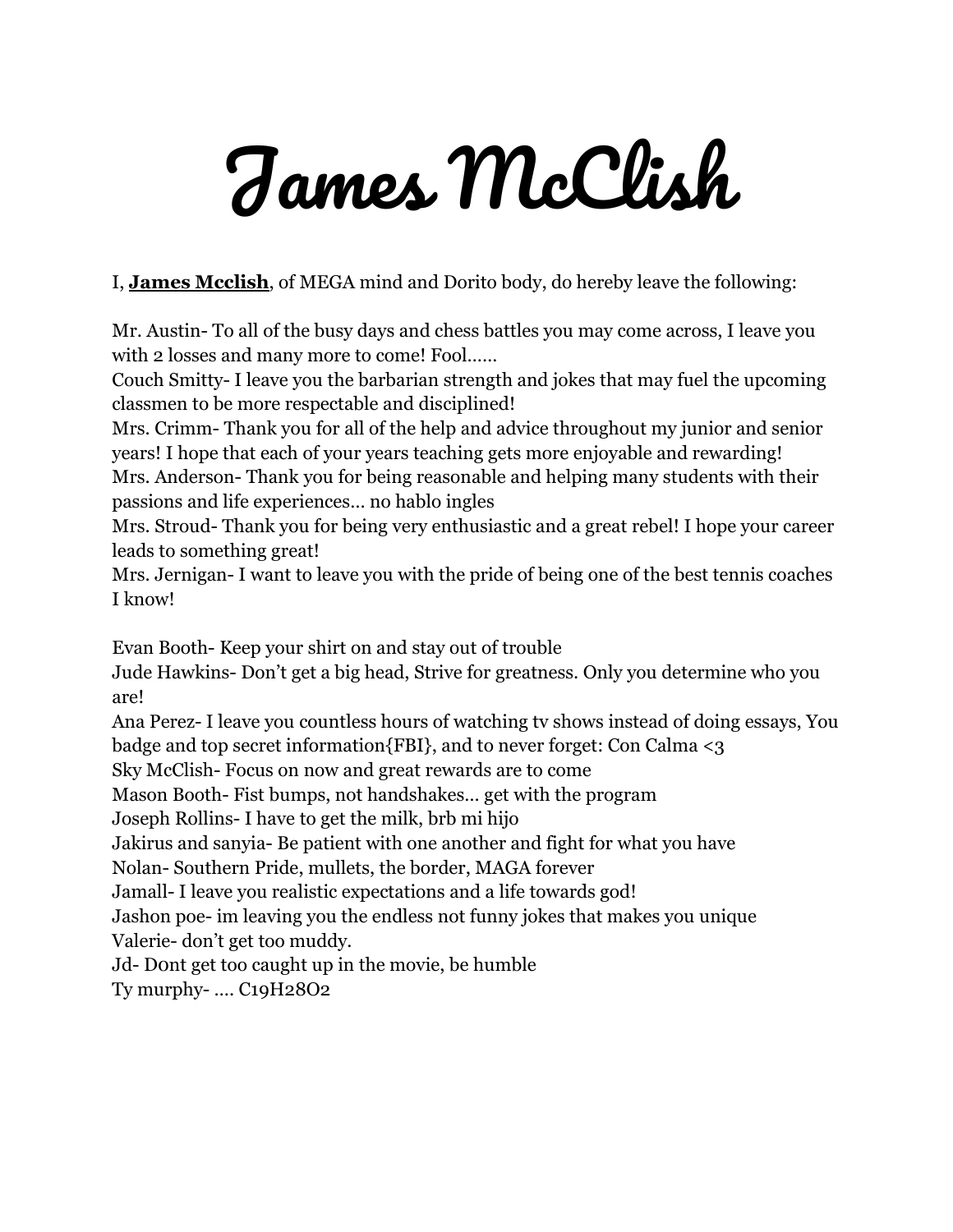### Bre McComb

I,Breaucia McComb, of sound, mind and, body, do hereby leave the following:

Ty McComb: All the school work you'll have coming your way.Continue to do good in school. Enjoy the great moments you have left and stop crying over work .! You and Layla continue with the beautiful bond y'all have. I love you bugg !!

Robert Lawrence: Continue to make them A's big dude but stop being mean to people. Take care of Ty and Layla for me. I love you bugg !!

Kalaya: "Bre i'll give you 5 dollars to take me home" will not be the same. Continue to do your thang guh and enjoy your days in High School !! Always keep an eye on Ty but most of all have her back like she has yours <3 I love you bugg !!!

Mrs. Jernigan: The times you had me running Cross Country, those are already missed but they'll be missed even more. <3

Mrs. Adkins: I will miss you dearly but I will keep Ski bugg, Tra, and Mama under control for you <3. Keep being the best person you can be .!

Mr. Mckinny: Continue to be the best teacher and do all the wonderful things you do for people. I will miss your class for sure.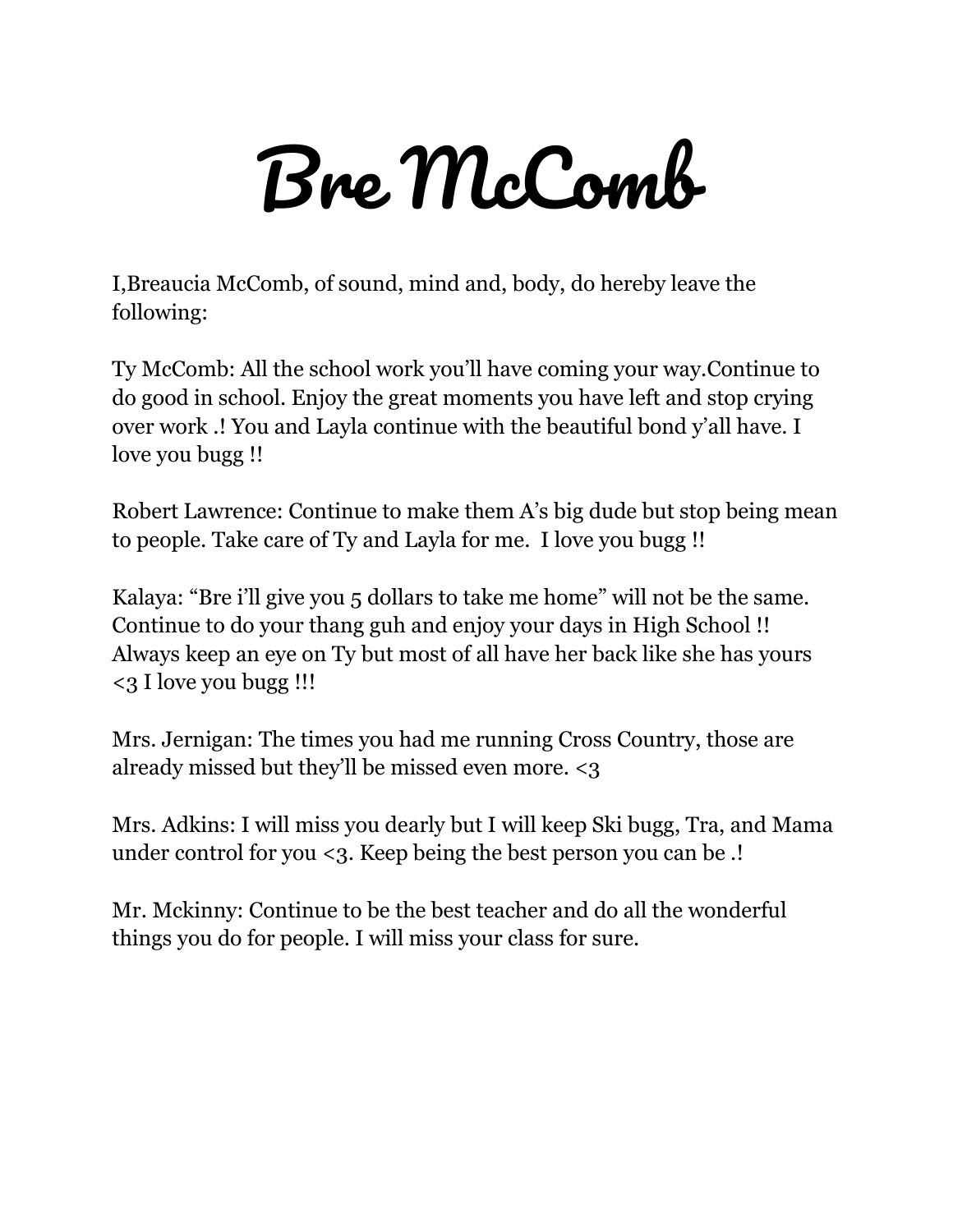#### Ethan Miles

I, **Ethan Miles** , of sound, mind and body, do hereby leave the following:

Austin Britt: I leave you the ability to actually find a parking spot

Cutter: I leave you the ability to stop skipping school

Crowley: I leave you my parking spot

Squirrel/Peyton: I leave you the school spirit

Ally: I leave you the ability to deal with Bronnor for another year and to buy your own gum

Brayden Myers: Go get your license

Gabe Adams: Have fun with Mr. Orr

Nolan: MMM

Cain: I leave you the ability to never give up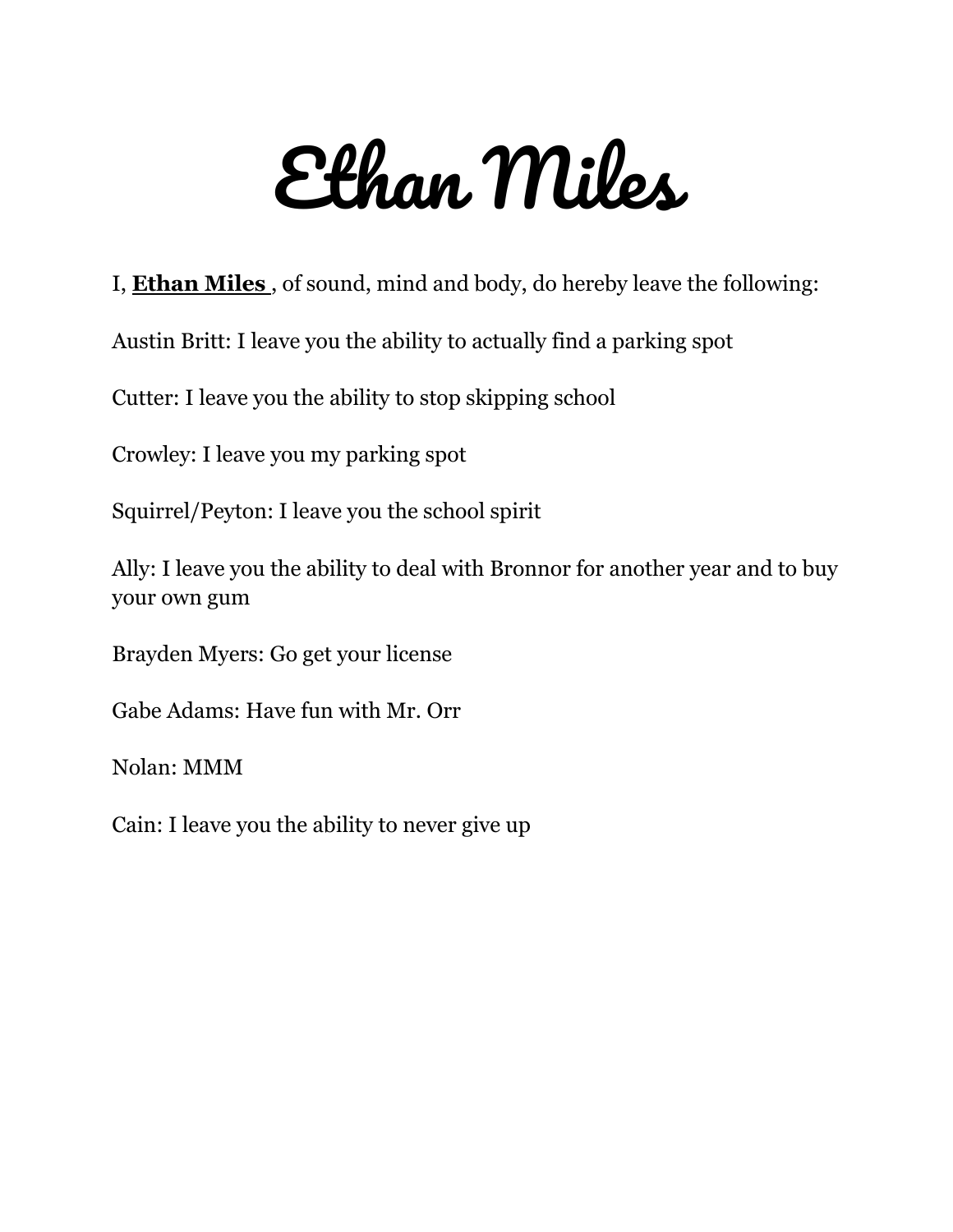## Miesha Pittman

#### I,Miesha Pittman , of sound ,mind and body, do hereby leave the following:

Lil MARK(mark):I leave you a backpack for carrying the family drip now that I'm gone. Somebody else to get mad at when you can't get your way and to get better at every sport you play in your last years.

Z-Man(zylan):I leave you somebody else to annoy 24/7. To find you something to do since you're always "bored". The ability to get better in tennis and grow into the sweet loving boy that you are. Lil Tay(Taylor): ahh my little 6 grade cousin. Somebody else to mess with in the hallways now. The ability to grow up to be a sweet girl and to grow in every sport you play. It's okay to learn new things! Also highschool is nothing like High School Musical.

Nastaiza and Laquala: I leave you guys the late night laughs,adventures, boy talks, and jokes. I both leave you the ability to braid my hair to the back lol! My girls forever!!

Tre: I leave you somebody else to harass for candy and the ability to get better in baseball! (Since it's your favorite sport).

Jamaya (Mimi) - I leave you the ability to grow as a Material Gworl! To be the funny and sweet girl that I know you are! You are a Senior next year as you should!

Chayla and Zion: My little 7th graders. I leave you guys the ability to grow up to be great! I love y'all! CP, Jay,And khyrin: I leave y'all the ability to joke on somebody else cause I've had my fair share of them this year. To get better in everything and grow up to be great. Don't be sassy boys.

Mirah: I leave you the ability to call somebody else "Cuzzo" in the hallways. To always chase a bag regardless of anything else.

Cydney Murphy: My sweet Cyd! I leave you the ability to become better in what you do! You were the best throwing partner a girl could have! (Even though you bruised my ankle countless times) I love you sweet girl!

Ally Bingham: I leave you "Brodie". Brodies for life!

Lady Eagles Softball team: I leave you girls a ring in the future it's destined to come. I've watched you girls grow over the years and y'all are getting better and better! I know my year came short with y'all but I wish y'all the best of luck! Cheering y'all on from Fulton!!

Coach Rawls: I think you already know what I'm about to leave you!! I leave you the ability to "beef" with somebody else. Remember you're the east coast and I'm the west coast. Last but not least I leave you the ability to hit somebody else with balls in practice! I've had my fair share!

Basketball Girls: I leave you guys the ability to get better over the years. Somebody else for y'all to mess with! A better recorder for next year( even though I was the best just kidding!)

To all the teachers that have helped me over my years of high school, thank you a lot! I appreciate you for helping me become a better version of myself!

To the underclass go to school it'll pay off in the end!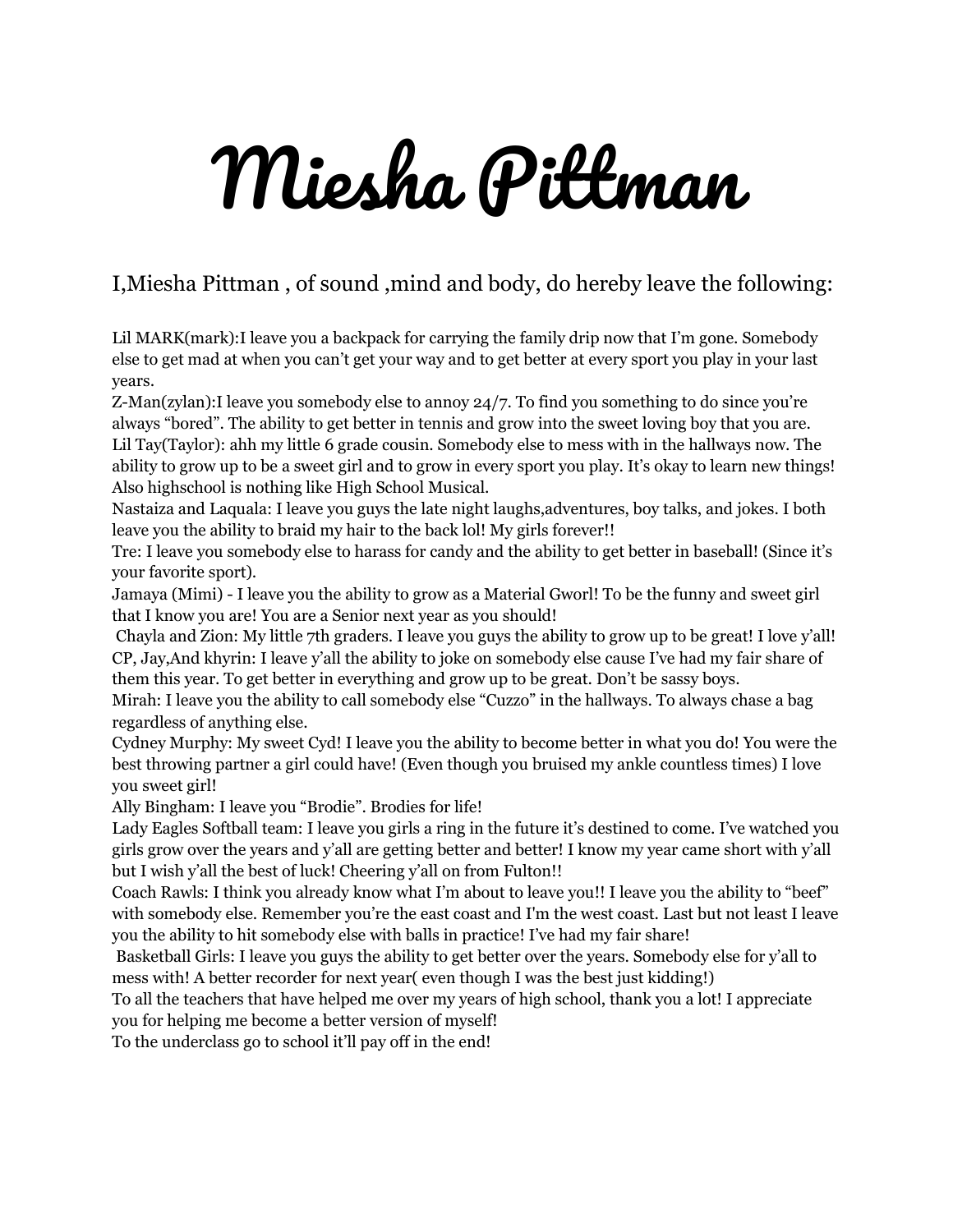#### Chloe Poole

I,Chloe Poole, of sound, mind and body, do hereby leave the following:

Ally Bingham: I leave you the ability to have fun during your senior year and to make the best of your last year of softball and volleyball.

Bronnor Bingham: the ability to making good grades and having fun

Cutter: I leave you the ability to not get caught skipping school anymore

Austin Britt: I leave you the ability to actually do your school work on your own.

Hannah Myers: I leave you the ability to have fun without me. Make sure to keep Ally in check! Make the best of senior year. It's going to fly by.

Aubree Mason: to keep Ally's attitude in check

Macey Ray: do your school work

Emily and Mallory: enjoy school it's going to fly by

Dale Britt: i leave you the ability to run fast during cross country

Harper Doggett: helping me pass Spanish without you I wouldn't have made it!

Brayden Myers: the ability to make curfew on time and take care of Hannah

Peyton Allred: to keep Mitchell's going

Karlie and Kinsley: to have fun and keep Bronnor in check

EHS: thank you for all the fun and memories the last few years. High school has taught me so much.

Coach Knight: You might have been rough on me in 8th grade but you sure did push me to give my absolute best. Nobody can beat a better math teacher than you!

Mrs.Cummings: the ability make it easier on the younger kids

Cain Wooten: to get your licenses and to take care of all our friends while i'm gone

Addi Hollis: the ability to go to school and make your dreams come true

Wyatt Hollis: make good grades

Ava McCain: ability to put up with Dale

Maddie and Anna Blaine: the ability to having fun playing golf

Mackenzi Reedwood: going to miss all the "Hey Chlo" everyt ime you see me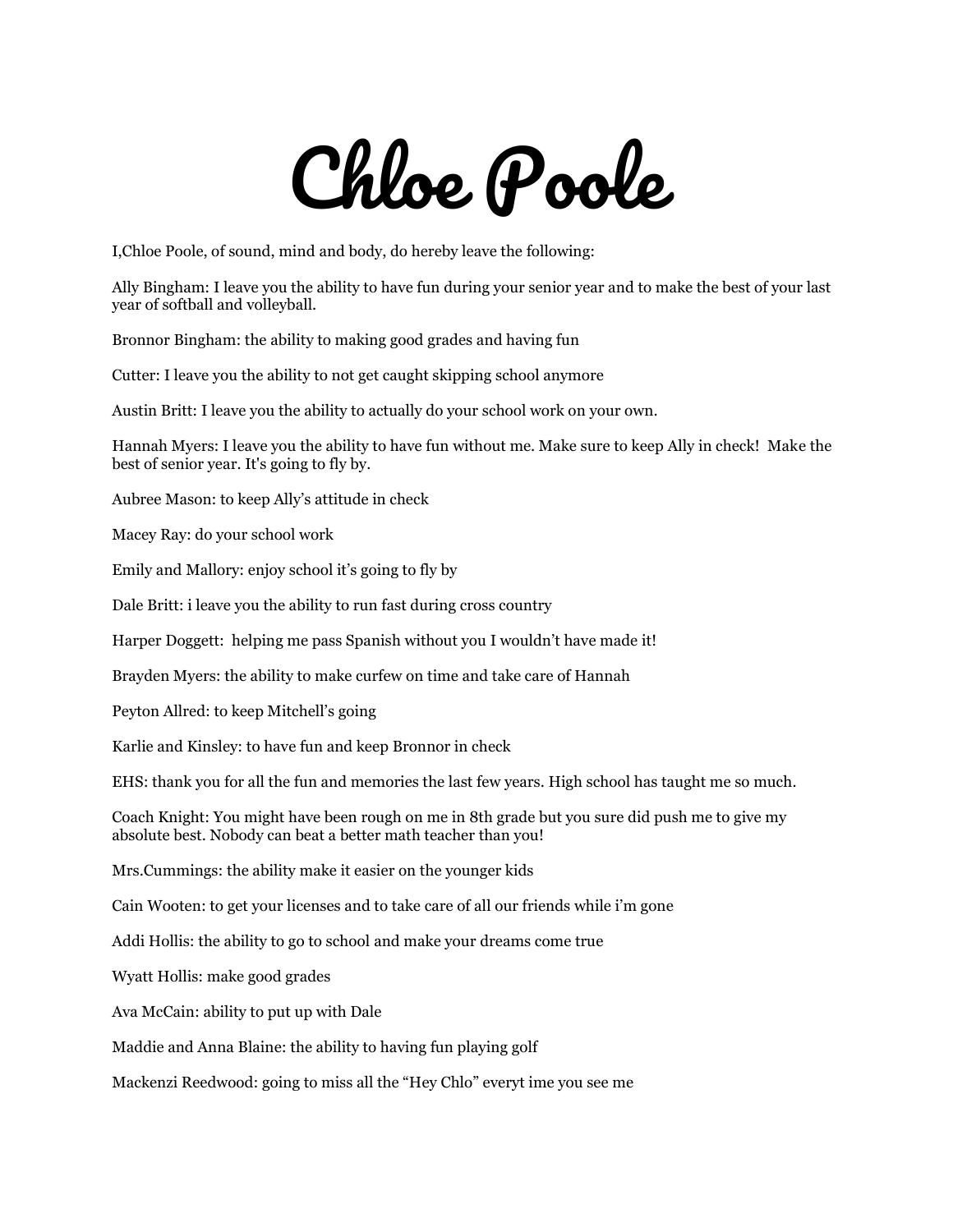### Samareia Shaw

I, **Samareia Shaw**, of mind and body, do hereby leave the following:

**Jo'Malachi:** I leave you the ability to keep BeBe in check at school. Hopefully you'll start your own mechanic business in the future #Jo'sAutoWorks lol… Keep your grades up! And I wish you the best of luck!!

**BeBe(brendin):** I leave you the ability to stay out of trouble & behave in school!!! Pay attention in class and make good grades! ASK the teachers for help if needed.. GoodLuck in Basketball i'll be back to come support you at a few of your games.

mi2shiesty(amirah): my girrllllll I leave the ability to continue running them racks\$\$\$ up!!! Do me a favor please ma'am stay out of trouble and get back on the basketball team!!

Lydia: my beautiful cousin.. I wish you nothing but the best in cheer;)

**Dinka(rakaysha):** straight baller!! #5

**Elijah wofford:** lol Heyyy Tom earl

**Khy(kyhrin):** I leave you the ability to find someone else to mess with because you got on my nerves!! But thank you for helping out with Spanish for the times I needed.

**Mr. Mckinney:** always came through with Chick-fil-A;0.. I really do appreciate you a lot!! You've done so much for your 5th period class. May God continue to bless you! #cousin #besteacher #teacherofthemonth

**Burl(coach burl):** Derma, Ms is literally 31 mins from eupora you have no business being late for work lol.. Just playing with you

**Woolbright(Coach woolbright):** I might need to use your fast charger again lol..

**Coach Ramer:** it is safe to drive 50mph on the bus lol because it took forever getting to an away game..

**Mrs. Jernigan:** best math teacher at ehs hands down!!

**Mrs. Edwards/Mrs. Stroud:** Thank y'all! Yall made it easy to understand #goodscienceteachers

**Mrs. Hubbard:** I leave you the ability to make sure the FBLA students have as much as fun on their FBLA trips

**Mrs. Crimm:** THANK YOU! You truly care about your students.

**Mrs. Cummings:** Thank you for being easy on us during our senior year;)

**Mrs. Anderson:** Sorry but it's time for me to spill the beans :/ To all the students that's going to be taking spanish \*GOOGLE TRANSLATE & QUIZLET helps a lot!!!!!! thank me later guys & girls..

**EHS girls & boys basketball team:** y'all already know I was the best manager yall ever had cause YEAH lol.. But fr don't give Coach Burl, Ramer & Mr. Mckinney a hard time on the school bus! Goodluck! And bring some dubbbsss home!!!!!

**#BESTCLASSof22**

"It was the best of times, it was the worst of times." -Charles Dickens

#### *S. SHAW OUT!..*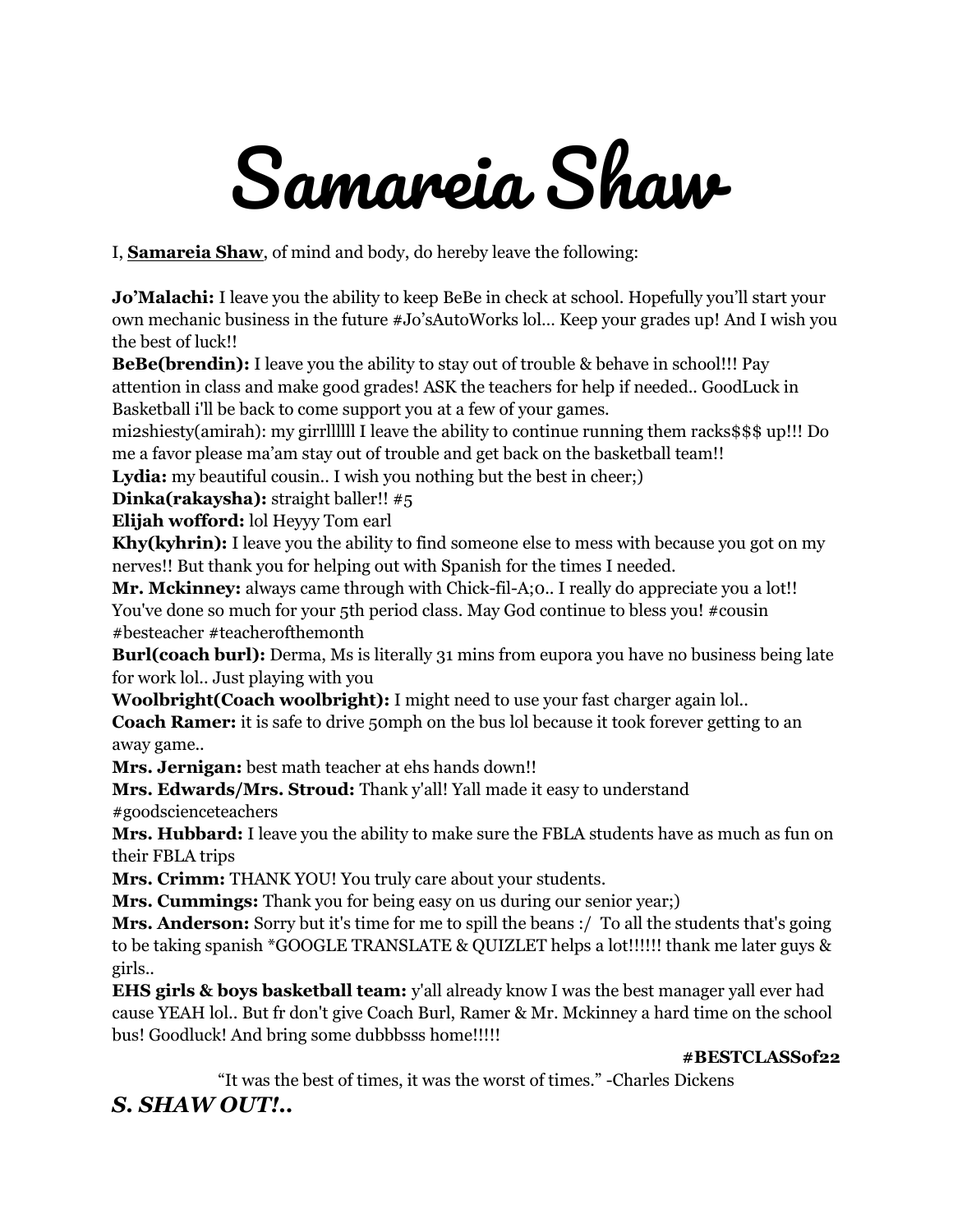#### Ethan Surrette

I, **Ethan Surrette**, of occasionally-sound mind and plus-sized body, do hereby leave the following:

Rawley Buford: I leave you the ability to be the person you want to be, regardless of what everyone else thinks and says. Make the world your oyster, and know I have and always will have your back.

Nolan Medders: I leave you the ability to enjoy your last year here, unlike I have; I know it may sound like a cliché, but you're gonna miss this- I certainly did. I can say without a doubt that I am proud to call you my best friend and even, my brother. You've got a bright future ahead of you, and all the possibilities and support you need, so go take it, and never look back.

Luke Palmer: I leave you the ability to be wise beyond your years and to always remain compassionate and supportive to your friends and family; be the person who will make sure everyone else is okay, because everybody needs reassurance, and sometimes, it's the only thing to get people through the day.

Kameron Crowley: To you, I leave the promise that we all have our ups and downs, and you will always have friends; this year has taught me that the most difficult fights are won alongside others. Just remember that wolves fight as a pack, and I've got your six.

Evan Booth: I leave you the ability to understand that you don't have to do everything that your friends do to fit in.

Taylor Mitchell: I leave you the ability to see sunshine in even the darkest of days. You have made an impact on my life and helped me to understand that every one has their demons. Whether you choose to fight or run away, we've got your back. Jashon Poe: I leave you the ability to do the exact opposite of what you have in mind.

Houston Anthony: Never forget your neighbor carl; after all, he lives next door. And I really don't know any other people who teach driving school and have pink flamingos on their porch.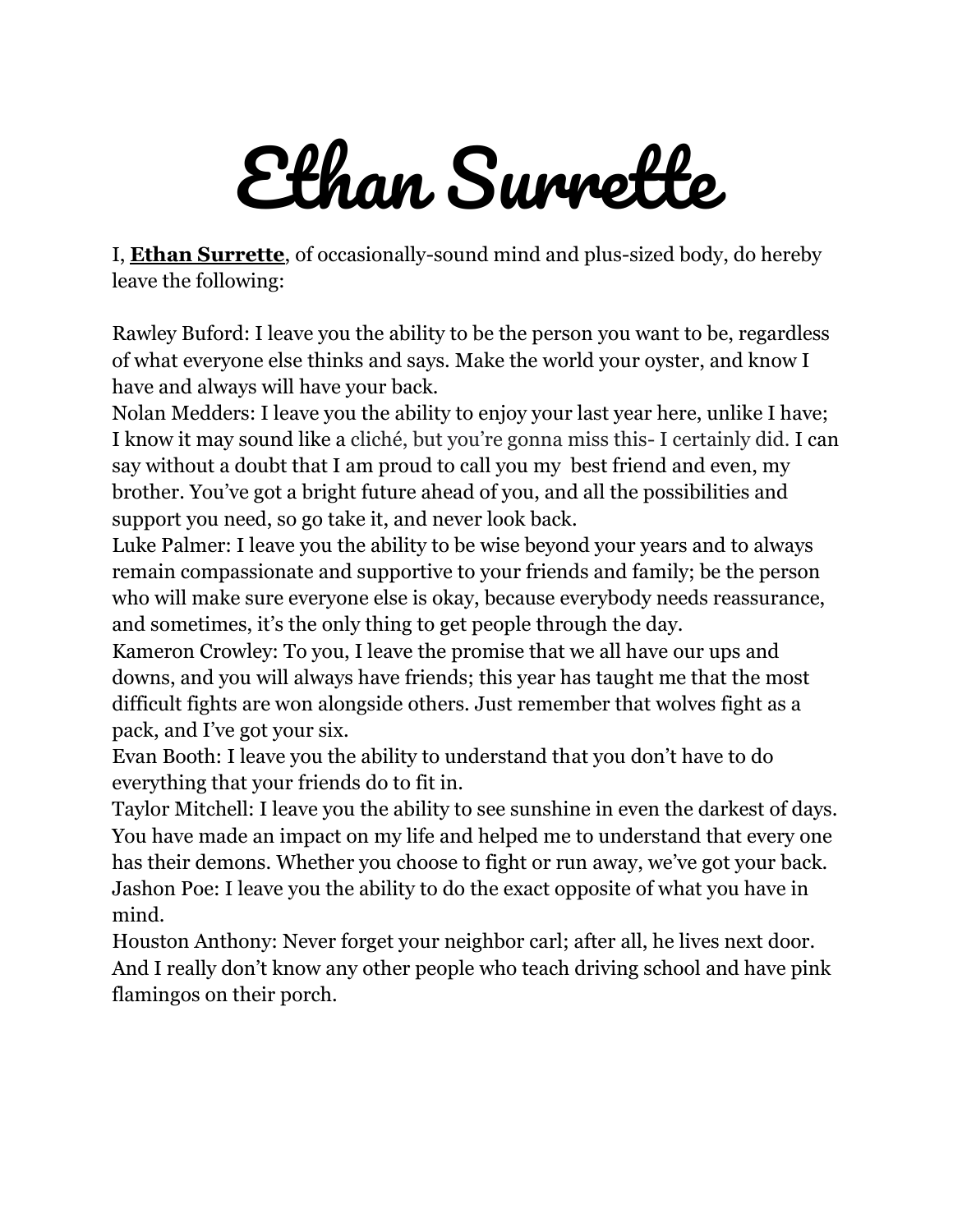# Lucy Tulipan

I, **Lucy Tulipan**, of a somewhat sound mind and body, do hereby leave the following:

Zach and William Tulipan: Another way to school and maybe even ON TIME! And all the snacks in Mrs.Anderson's cabinet!

Alex Anderson: The ability to handle the stress of Junior and Senior year. Kalayla: Endless rides to get food!

NuNu: Strength for an amazing senior year/season with no more injuries! MeMe: someone else to pick on and torment.

Kyra Pratt: More laughter and a great senior year!

Lex: Positive attitude and outlook!

Dinka: The ability to keep pushing yourself and the team to be great!

Calees: The ability to keep progressing in anything you do!

Mirah: The strength to hold in laughter in serious situations!

Mikela: Someone else to take you to McDonald's and Sonic before games. Sky: My seat in Mrs.Anderson's room!

The Girls Basketball Team: Inspiration and dedication to always play your best and to keep positive attitudes!

Coach Ramer: My gratitude for never giving up on the team and always pushing us to be our best, and the ability to deal with all the attitudes!

Mrs. Jernigan: Endless wins and trophies, cooler days for cross country, and my gratitude for being such an amazing coach!

Mr.McKinney: My gratitude for all your support and hard work to help our Basketball program grow!

Mrs.Anderson: The ability and strength to handle 2nd period without me!!!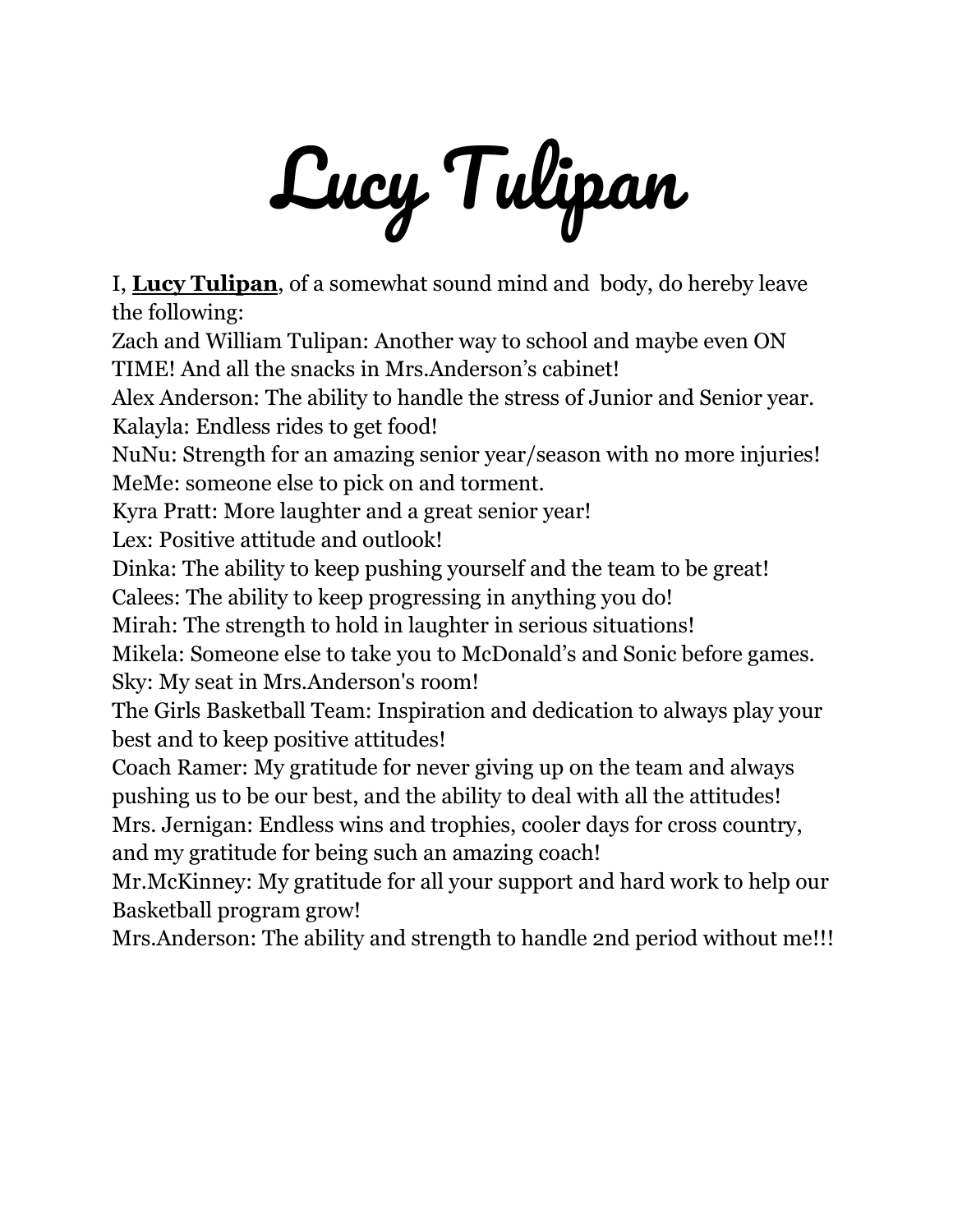### Ken Williams

I, **Ken Williams**, of speedy mind and an athletic for no reason body, do hereby leave the following:

Seppy- Lessons….get lessons….seriously Mason- DONT CREASE THE FORCES…and ADHD medicine Mcclucker- I leave you the ability to put up with the first 2 people on this list. Good luck my friend. BOOF- I leave you a shirt…just a shirt. Gabriel Adams- I leave you da ranger and silky hair. Nolan- can't say what I wanna say here. Kaine- I leave you some hops. Adyn- i leave you somebody to hug and make uncomfortable. Joseph lewis- Stop growing for god's sake. Mr. Hawkins- A stress ball EHS Band- The memories you'll all make until your graduation day….some might be a little bit more…colorful….than others but it'll be fine. Coach Burl- A real barber Coach Ramer- Best of luck with the wife and child. Alyssa fuller- Just keep popping your shoulder back in place kiddo. Adrieana Ellis- Boxing gloves so you and your sister can fight for real. CP- Ability to keep your temper under control. 4x1 relay team- Win state next year. #1 team in da nation. Hayden Thompson- Cummins Mr. Mckinney- ability to keep buying food for the basketball boys. Mal "Spider-Man" Morales- I leave you the money from the Box Office from your new movie. Lional Mays- KEISHA COLE!!! Valerie Surreal- Some height. Taylor Mitchell- I leave you A new, better, boyfriend. Dylan Westmorland- i leave you a Growth Spurt. Dylan Chandler- the infinity gauntlet. Kameron Crowley- Memories of your old truck…we all miss it bud. Next Year's Seniors- ability to be creative enough for a good senior prank.

EHS- Absolutely nothing.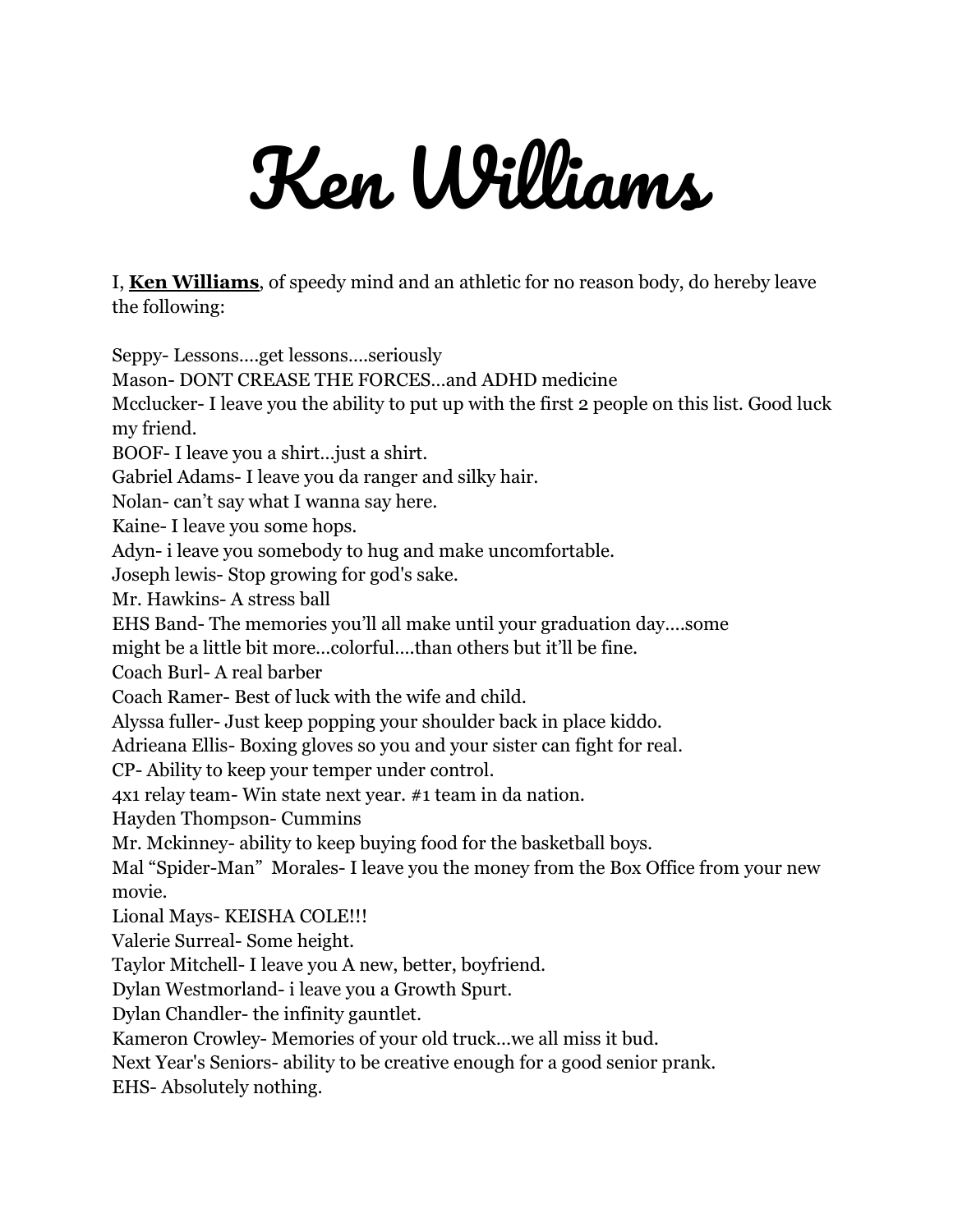#### **ABOUT THE CLASS:**

**Valedictorian: Zada Hood Salutatorian: Delaina Gaskin**

**Class Officers: President - John Thomas Frank Vice President - Caleigh Hawes Secretary - Miesha Pittman Reporter - Presley Cummings**